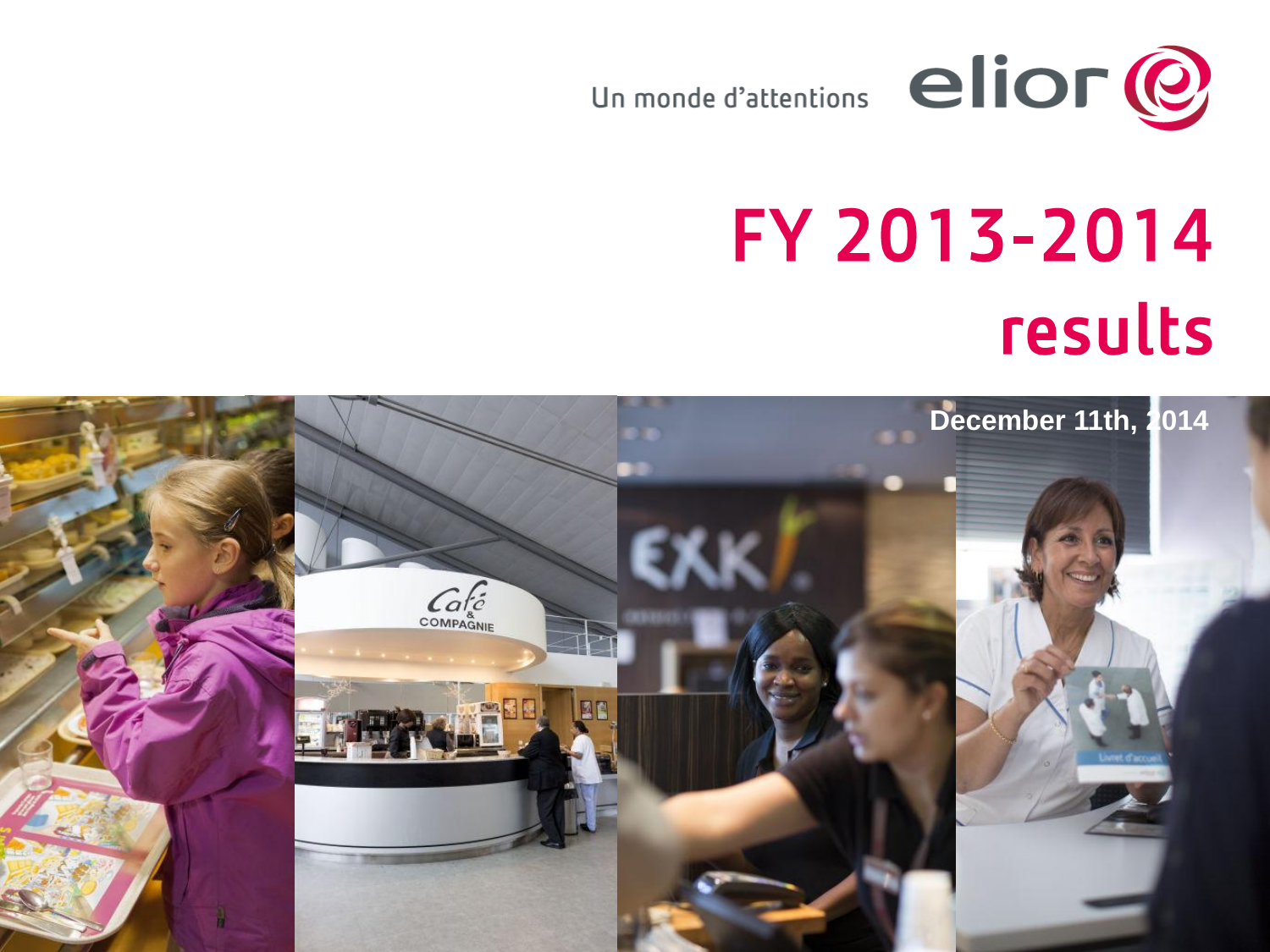## Agenda



#### Key highlights

- Group financial performance
- Performance by division
	- Outlook

Appendix

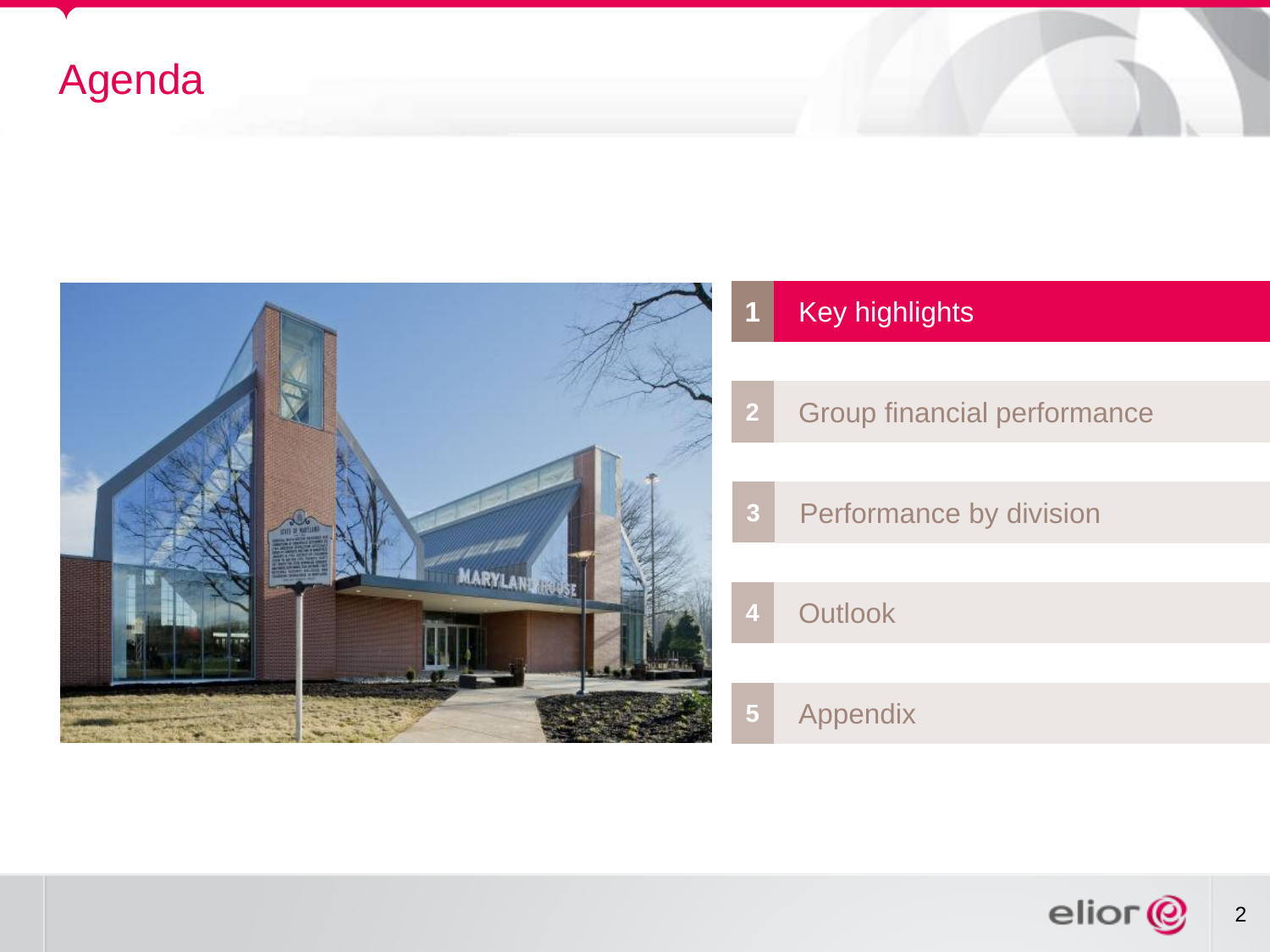## Financial objectives achieved or exceeded



#### → Strong financial performance: proposed dividend: 0.20€ per share (69% payout)

<sup>1</sup> Calculated in accordance with SFA methodology: net debt excluding unamortized issuance fees and mark to market of hedging rate instruments/ LTM EBITDA, pro forma for acquisitions

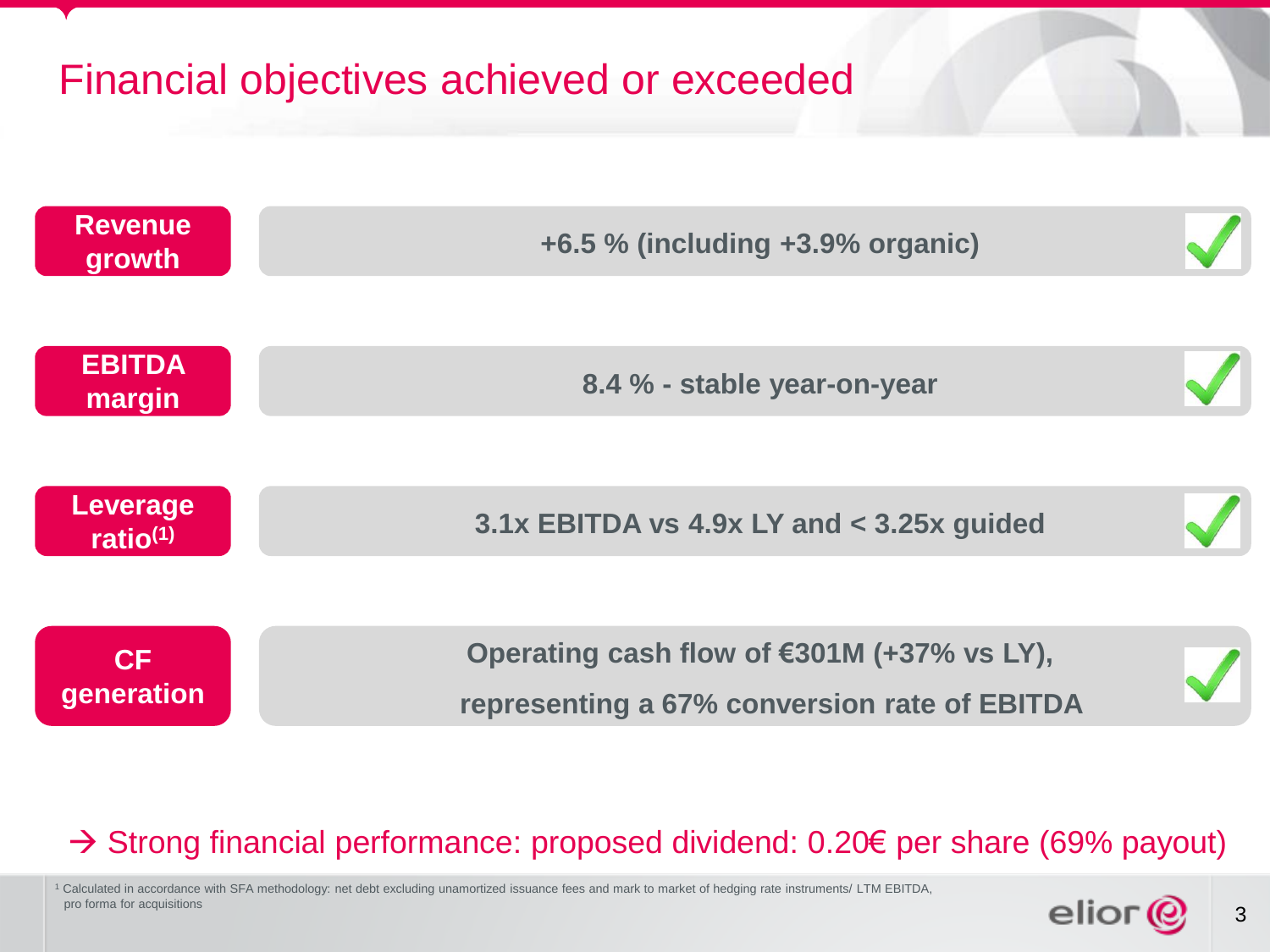## Execution of the group's strategy to build the future

**Strong business development in Catering** 

**Selective footprint expansion**

**Continuous focus on customer needs**

**Adapting to market environment**

**Strengthened balance sheet and additional financial resources**



**2**

**3**

**4**

**5**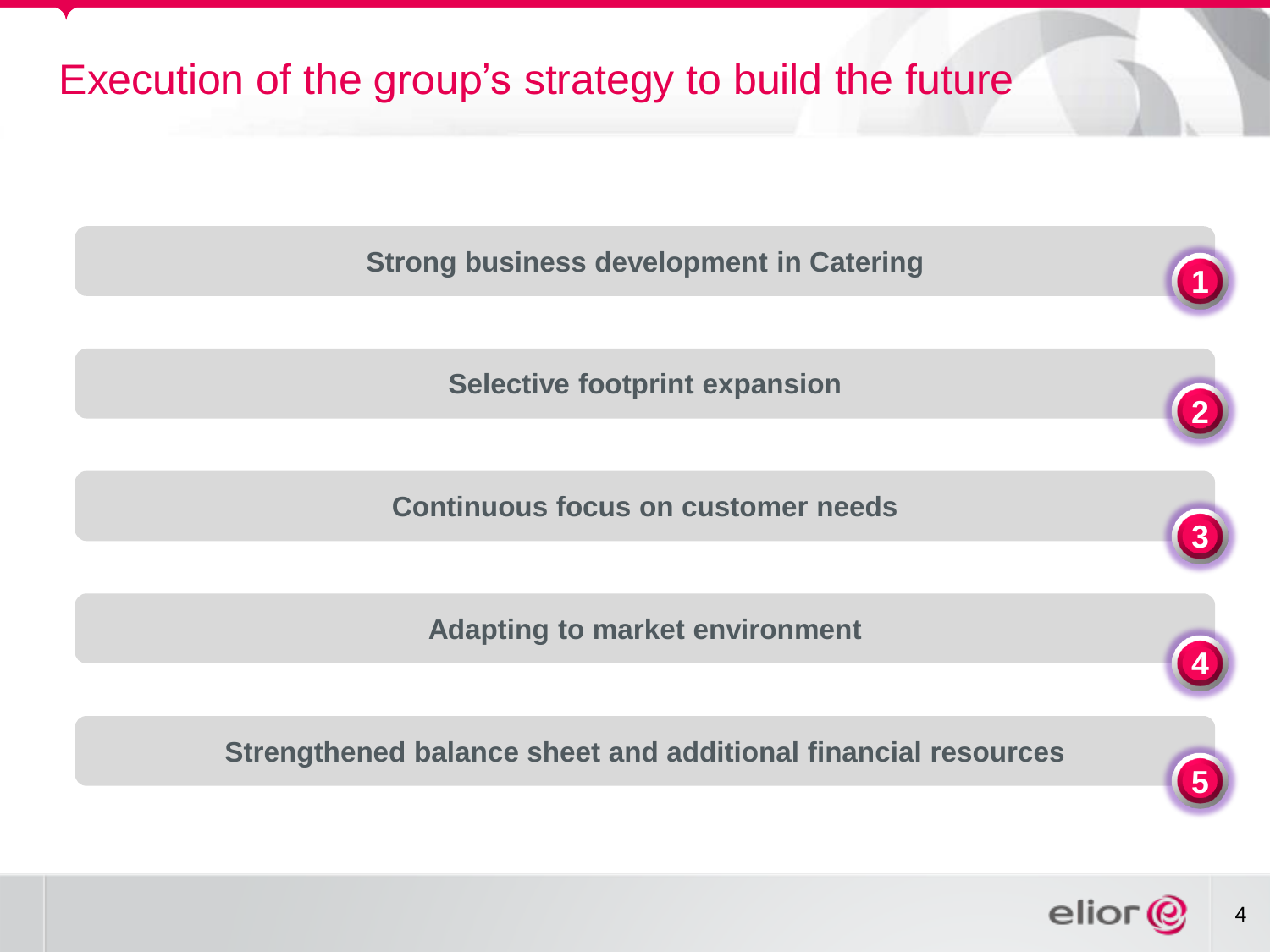#### Strong business development in Contract Catering & Support Services **1**

o Significant progress in contract signature:  $+12\%$ <sup>(1)</sup> vs 2012-2013



#### **o** Retention rate remains high at  $93\%^{(2)}$

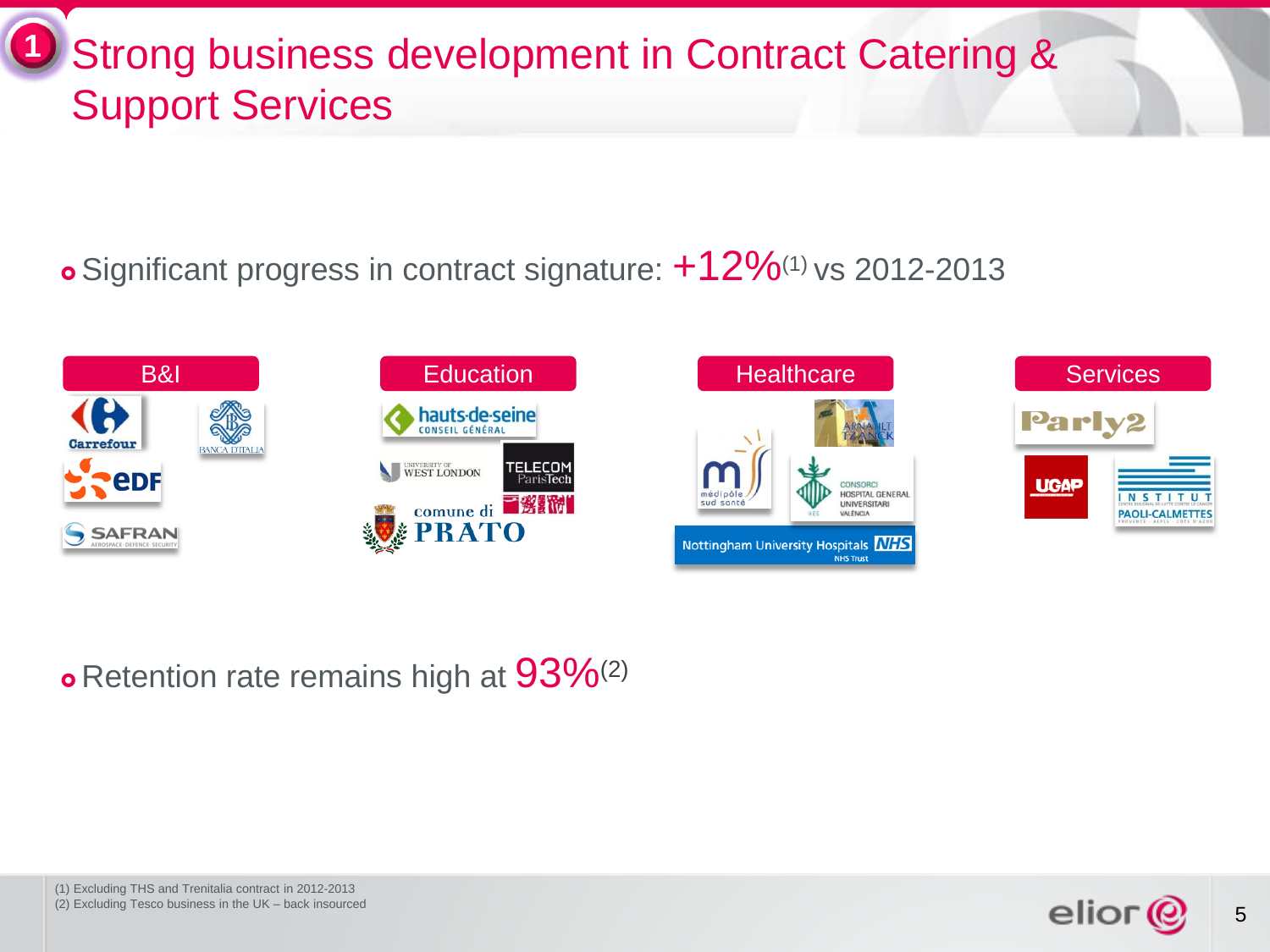## Selective footprint expansion **2**

- **o** Growth in the UK: acquisition of Lexington
	- High-end catering activities in the City of London
	- Complementary to Elior historical footprint in the UK
	- Commercial and operational synergies



- Price consideration and return in line with Group's acquisition criteria
- Focus on key geographies: disposal of stake in Arcoprime in Chile and activities in Argentina and Morrocco
	- Proactive portfolio management
	- Non strategic asset / no operational management

 $\rightarrow$  Targeted ambitious external growth remains a pillar of development strategy, notably in the US : €450m envelope over 2014-2017

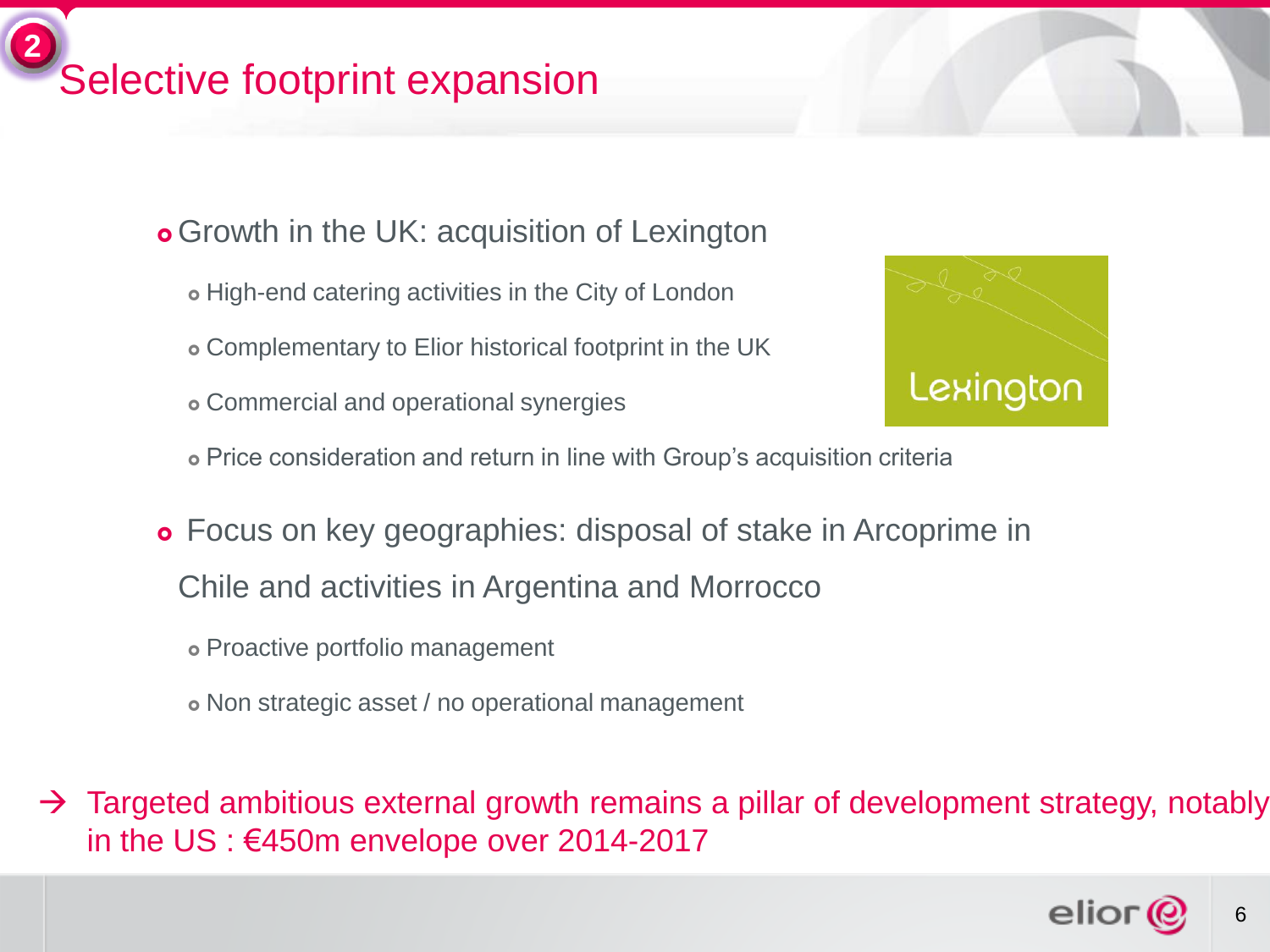#### Focus on customer needs: innovation as a result of a twofold process **3**



Increasing share of grab & go and fast food in contract catering activities

 $\rightarrow$  Reactivity and flexibility are key to ensure long term customer satisfaction

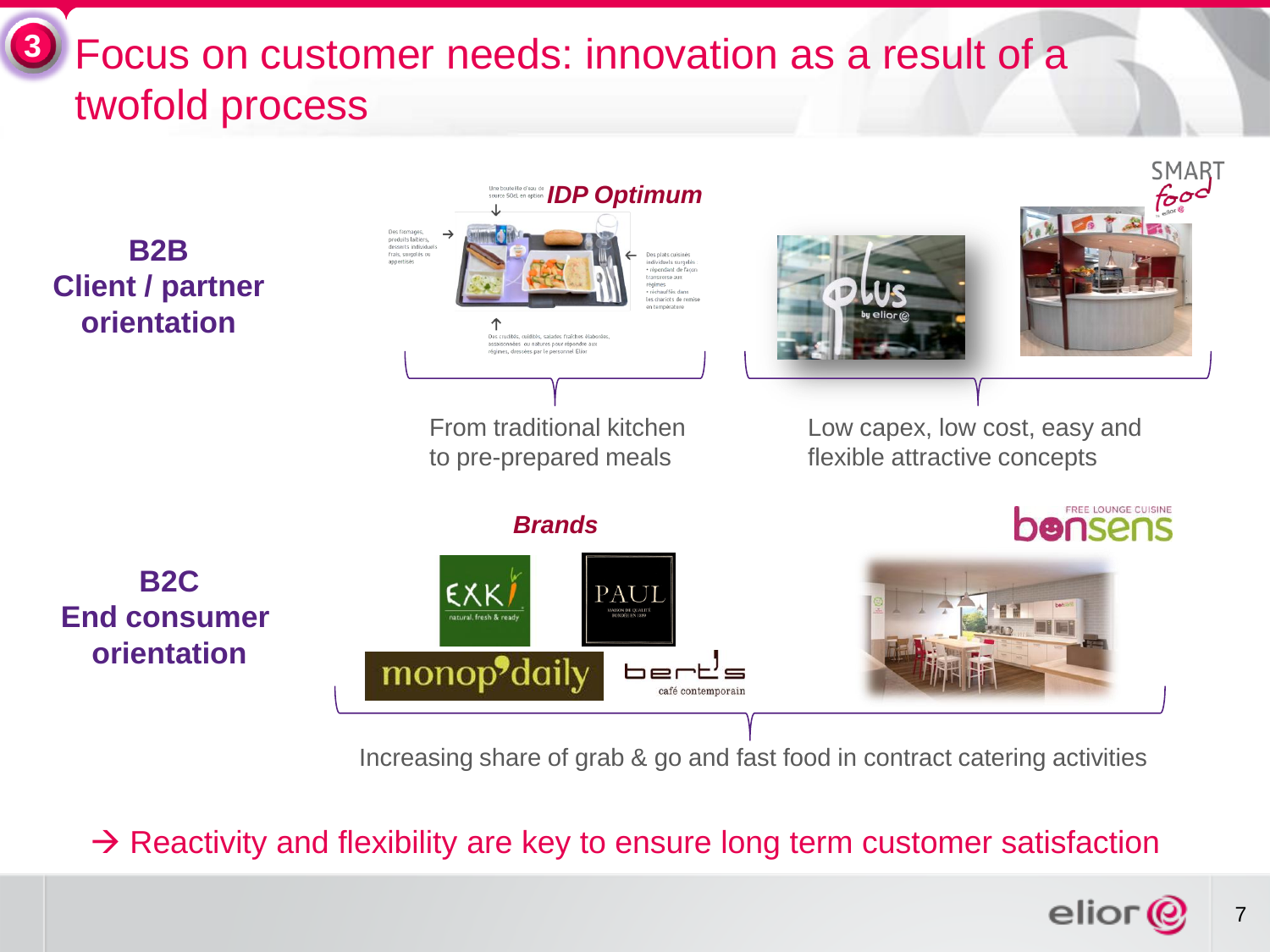#### **4** Adapting to market environment: permanent cost optimisation process

 Protect margins in difficult economic environment through enhanced efficiency and productivity whilst improving the quality of service



 Elior Ambition 2 program: operational efficiency actions and costs reduction improvement of site productivity optimization of central kitchen network overhead cost reduction upgraded version of site manager IS international supplier purchasing agreements

 $\rightarrow$  Flexibility is part of the Group's DNA

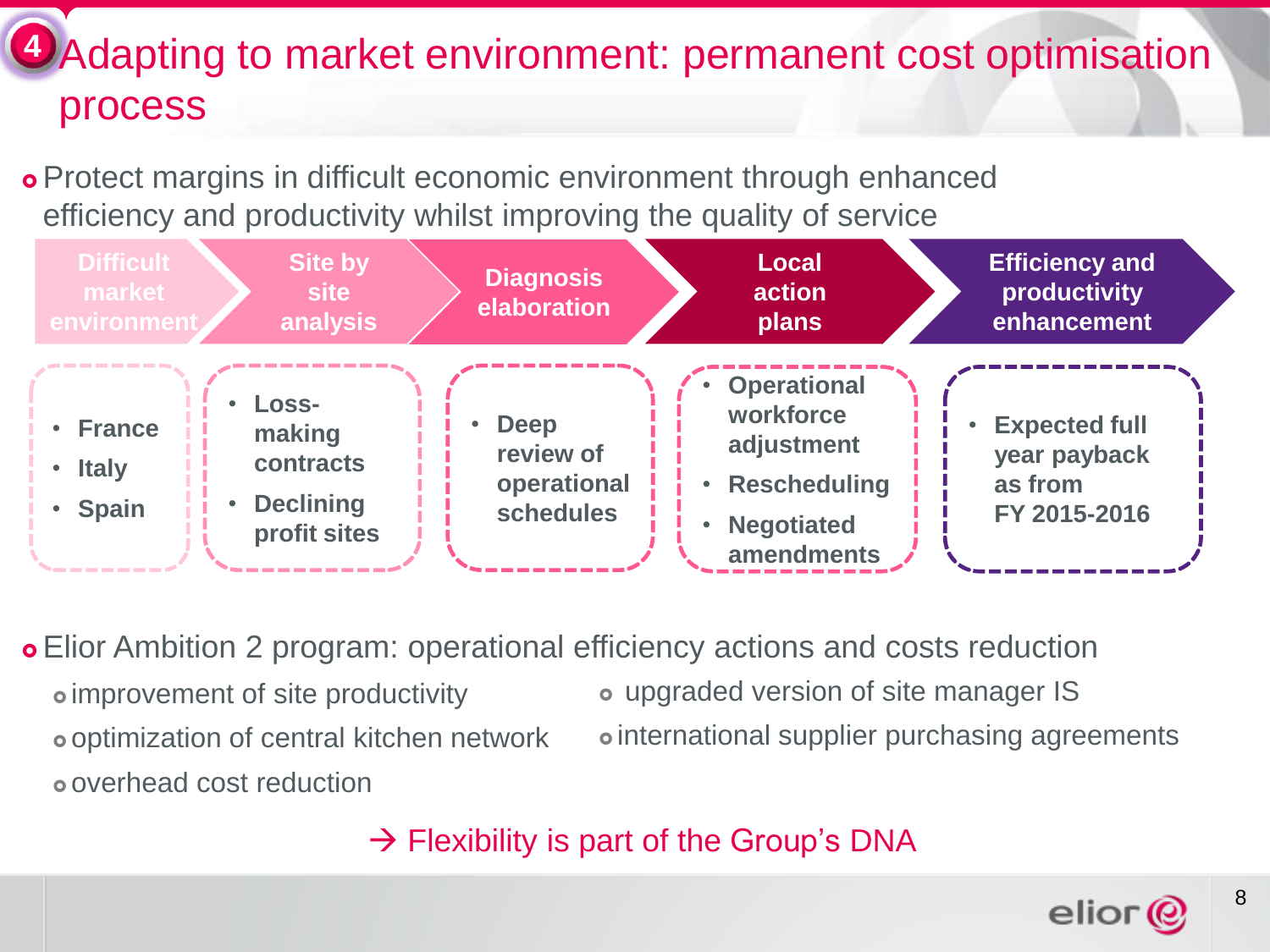#### **4** Adapting to market environment: leveraging global footprint in concessions

#### **Concessions strengths**

- 2,300 restaurants and points of sales
- o 12 countries
- o International and experienced teams
- **o** Strong partnerships with high quality brands
- **o** Innovative concepts and design and marketing capabilities
- **o** Sharing of best practices, resources and own brands

#### **Case study: US airports**

- o Market entry: 2006
- **o** Presence in 10 airports



 Growth : market development (5%+) and market share gain

 $\rightarrow$  Elior has valuable assets and resources to further expand organically worldwide

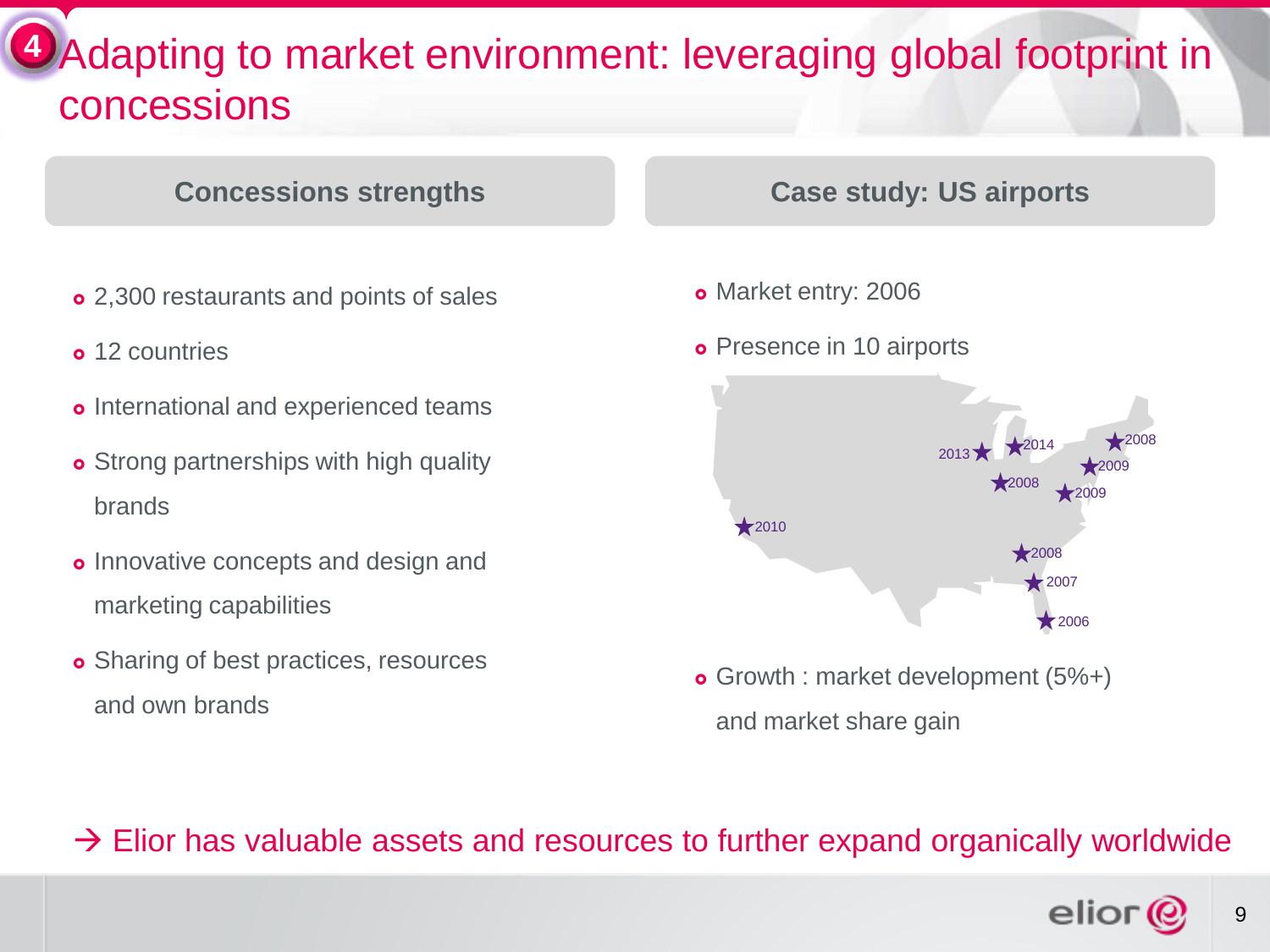#### Strengthened Group's balance sheet and additional financial resources **5**

**IPO June 11, 2014** • €785m rights issue

• Immediate refund of €736m of term loan and high yield bonds

€950m Term Loan

€800m 5-year maturity at 190 bps at current leverage ratio

€150m 8-year maturity at 270 bps at current leverage ratio

 €300m 5 year-maturity revolving credit facility (+€130M with extended maturity)

→ Moody's ans S&P' rating upgraded: B3 and BB  $\rightarrow$  Significant reduction of financing cost as from 2014-2015



10

**Refinancing Dec. 10, 2014**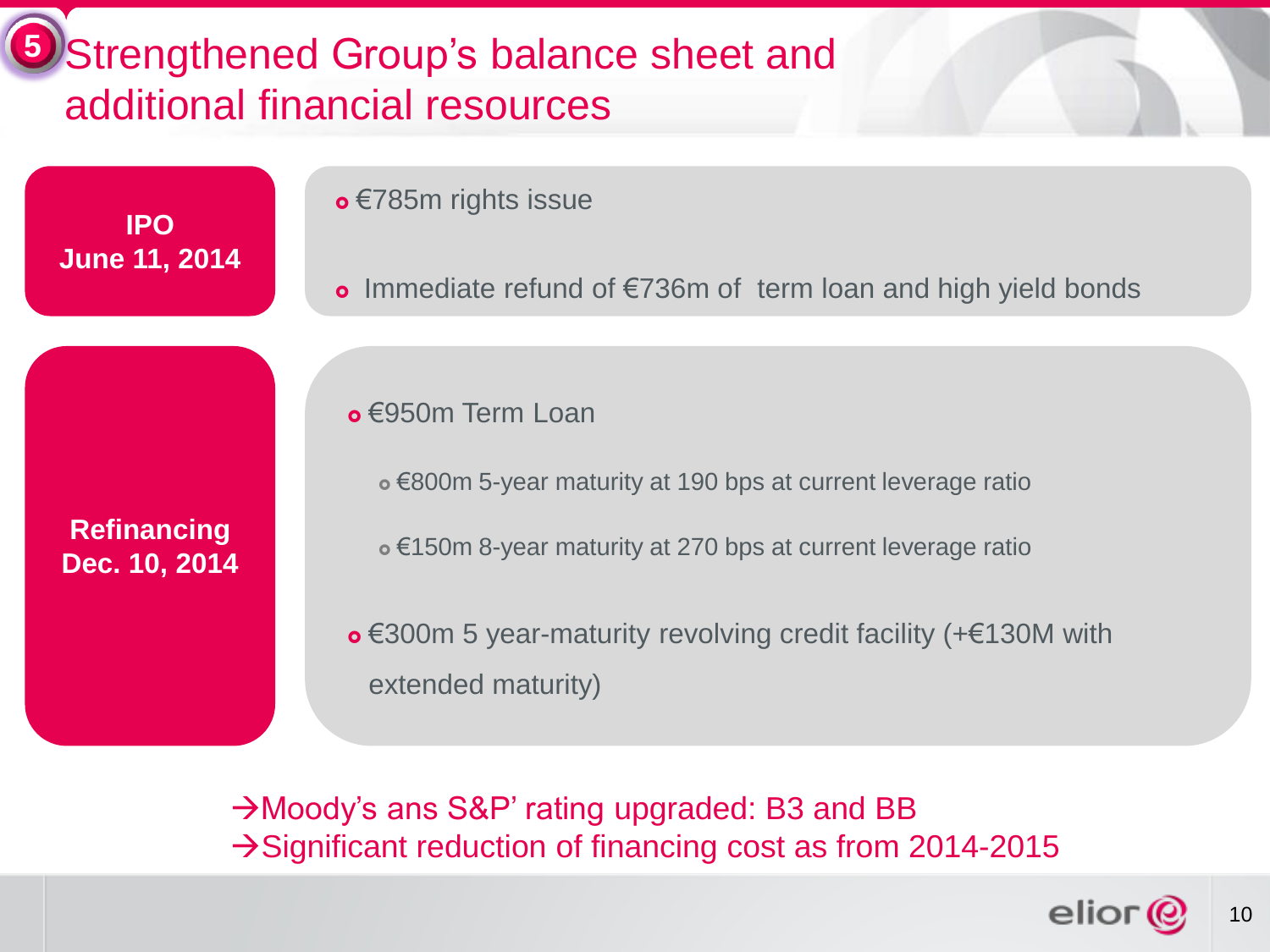## Agenda



- Key highlights
- Group financial performance
- Performance by division
	- Outlook

Appendix

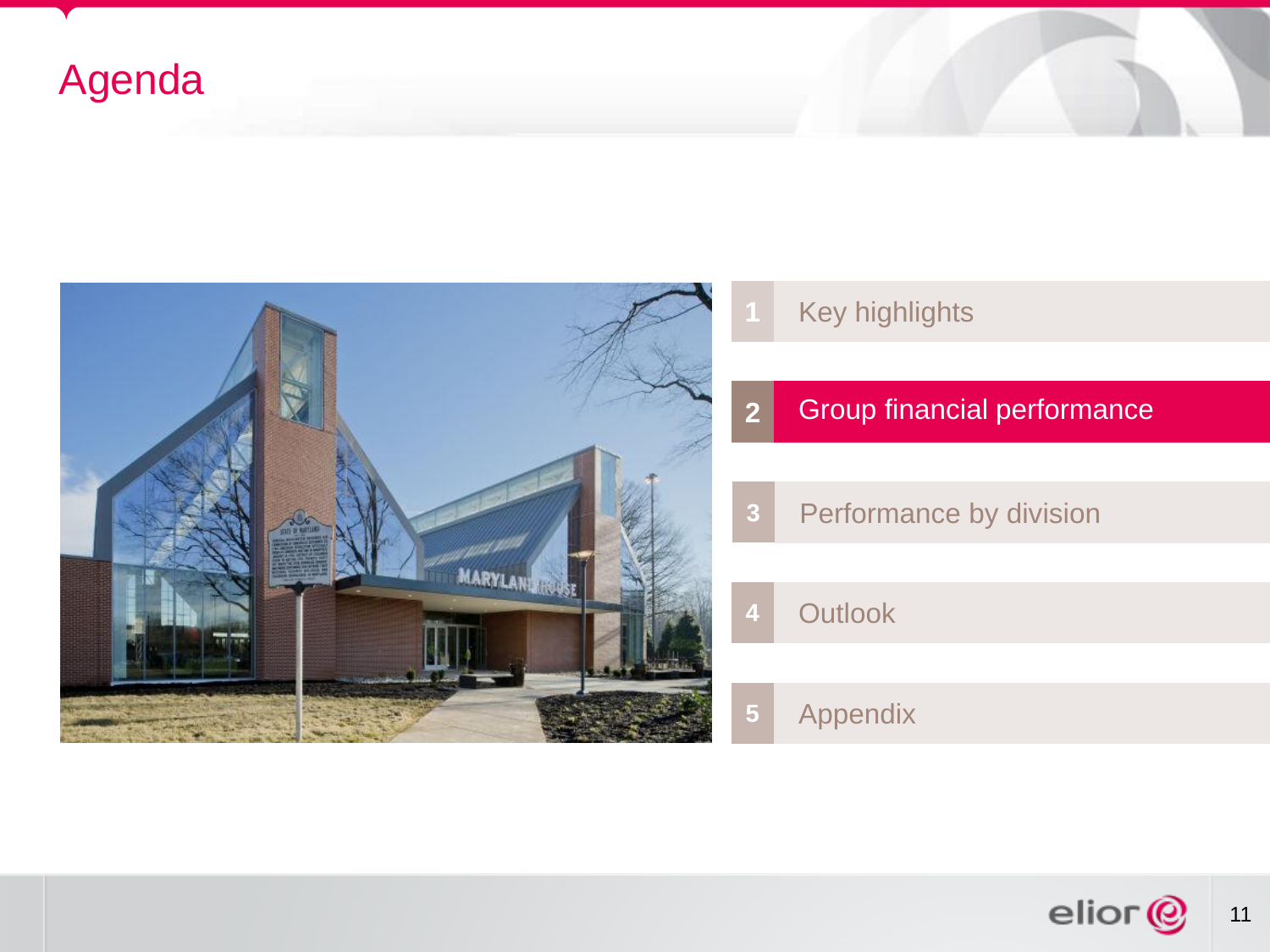### Strong revenue growth driven by organic and external growth

**REVENUE – €m** 



■ Contract Catering & Support Services ■ Concession Catering

| <b>o</b> Organic growth:    | $+3.9%$  |
|-----------------------------|----------|
| <b>o</b> Perimeter impact:  | $+3.1%$  |
| $\bullet$ # of days impact: | $-0.2\%$ |
| <b>o</b> Forex impact:      | $-0.3\%$ |

 $\rightarrow$  Increased proportion of international revenue: 47% of Group revenue vs 44% LY



12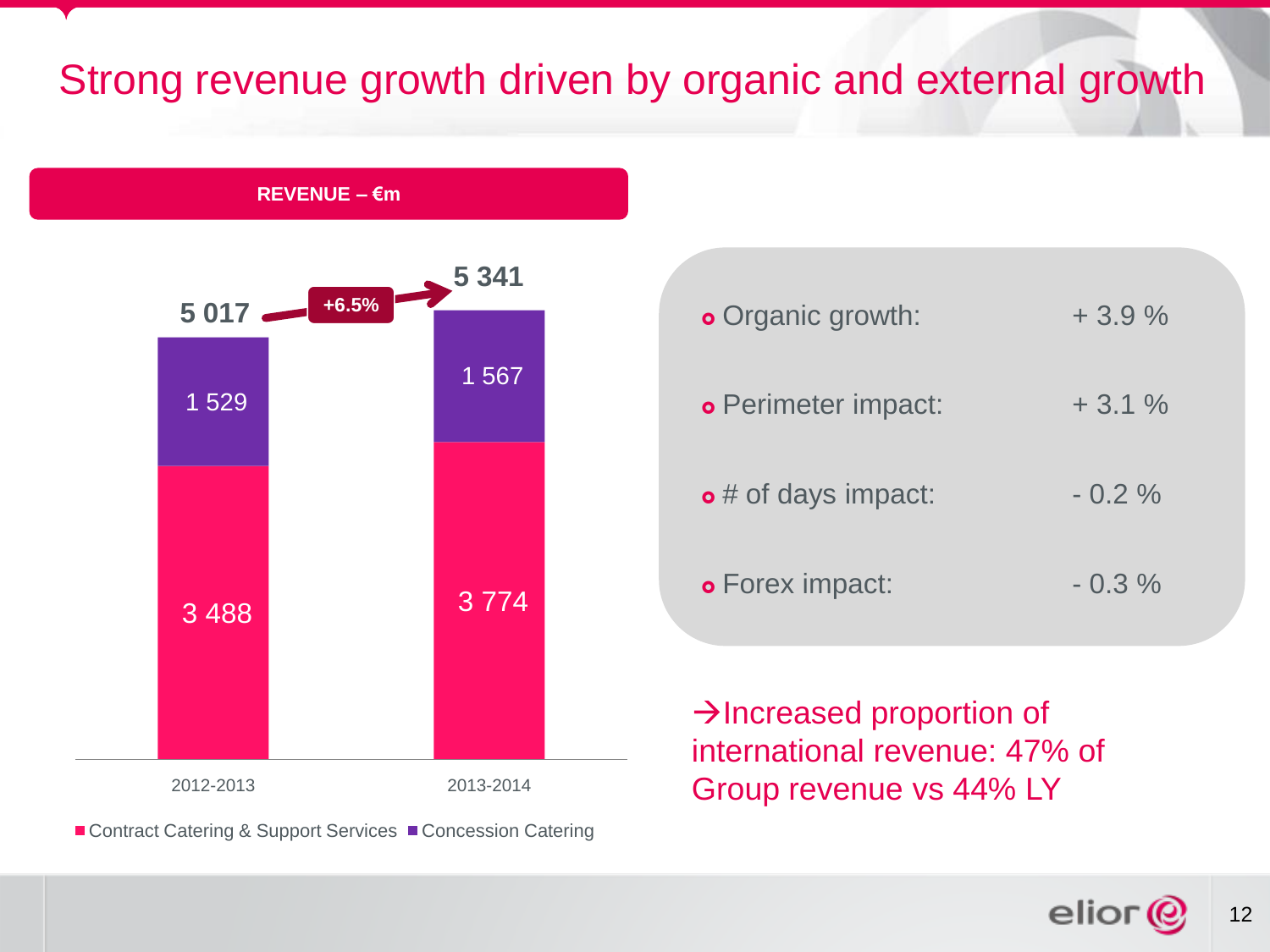## Strong and steady profitability



 $\rightarrow$  Sustained EBITDA margin in line with IPO guidance

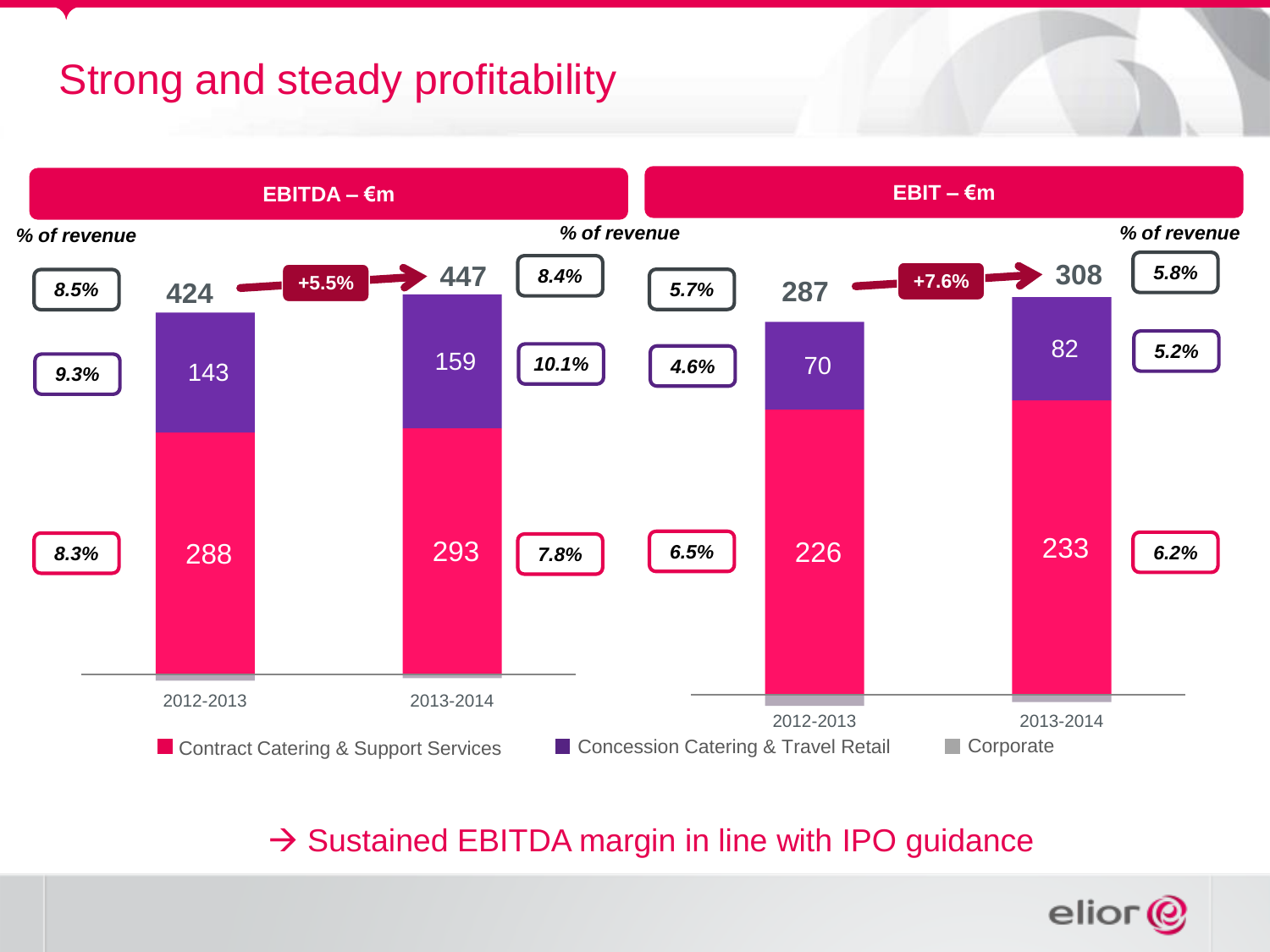

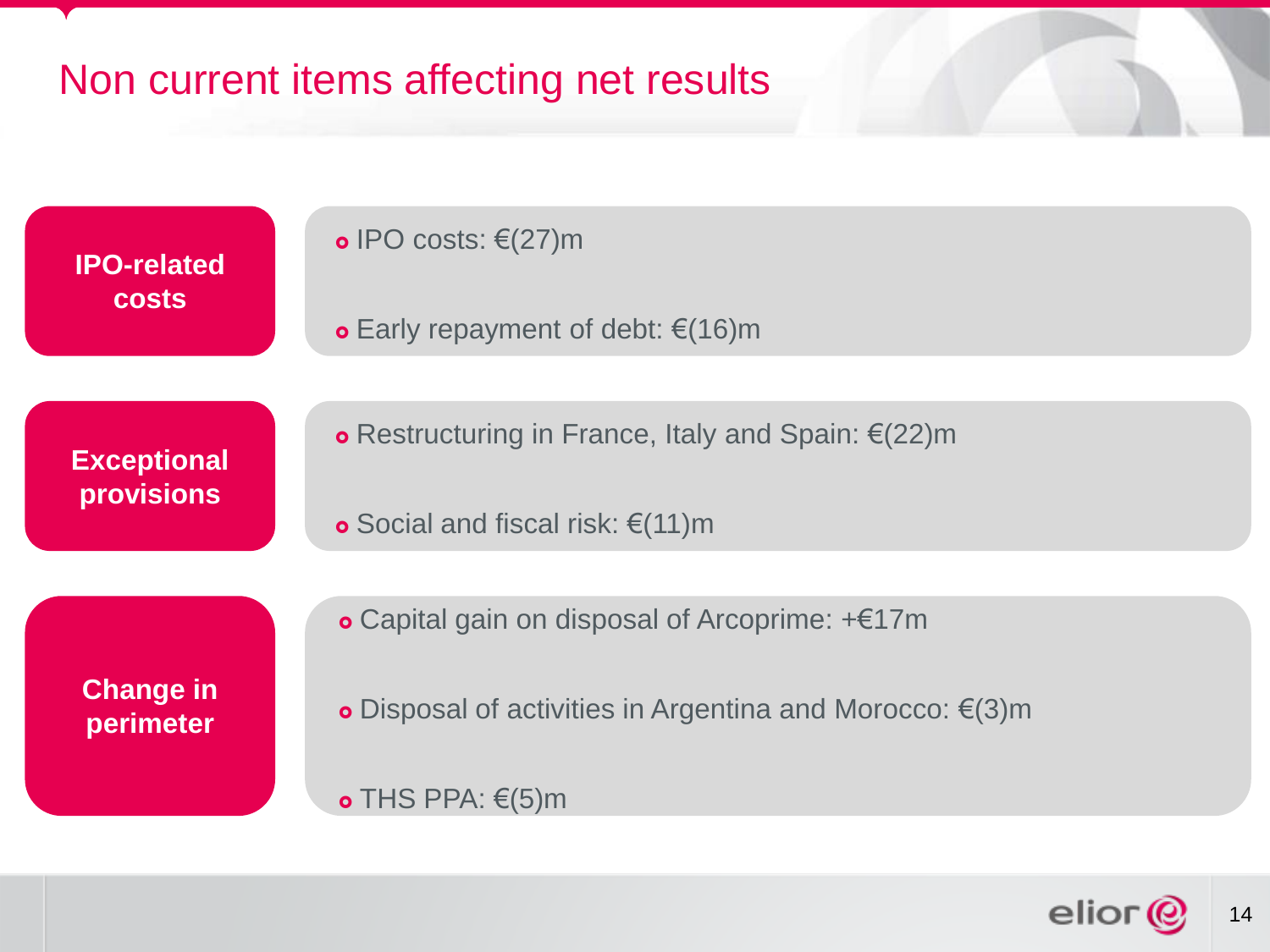## Consolidated Income Statement

| €m, 30/09                     | 2013-2014 | 2012-2013 | Yoy<br>change | <b>Comments</b>                                                                                                                       |
|-------------------------------|-----------|-----------|---------------|---------------------------------------------------------------------------------------------------------------------------------------|
| Revenue                       | 5,341     | 5,017     | $+6.5%$       |                                                                                                                                       |
| <b>EBITDA</b>                 | 447       | 424       | $+5.5%$       |                                                                                                                                       |
| <b>EBIT</b>                   | 308       | 287       | $+7.6%$       |                                                                                                                                       |
| Non-recurring                 | (73)      | (106)     | $-30.9%$      |                                                                                                                                       |
| <b>Financial charges</b>      | (137)     | (139)     | $-1.4%$       | 75 bps repricing in February 2014<br>$\bullet$<br>Early reimbursement of part of<br>$\bullet$<br>high yield bond and senior term loan |
| Income tax                    | (41)      | (39)      | $+5.9%$       | Impact of THS acquisition<br>$\bullet$<br>Impact of non recurring tax credits in<br>$\bullet$<br>Italy in 2012-2013                   |
| <b>Minority interest</b>      | (9)       | 6         | ns            |                                                                                                                                       |
| <b>Net income Group share</b> | 48        | 9         | x 5.5         | $\rightarrow$ Reported EPS multiplied by 3.6                                                                                          |

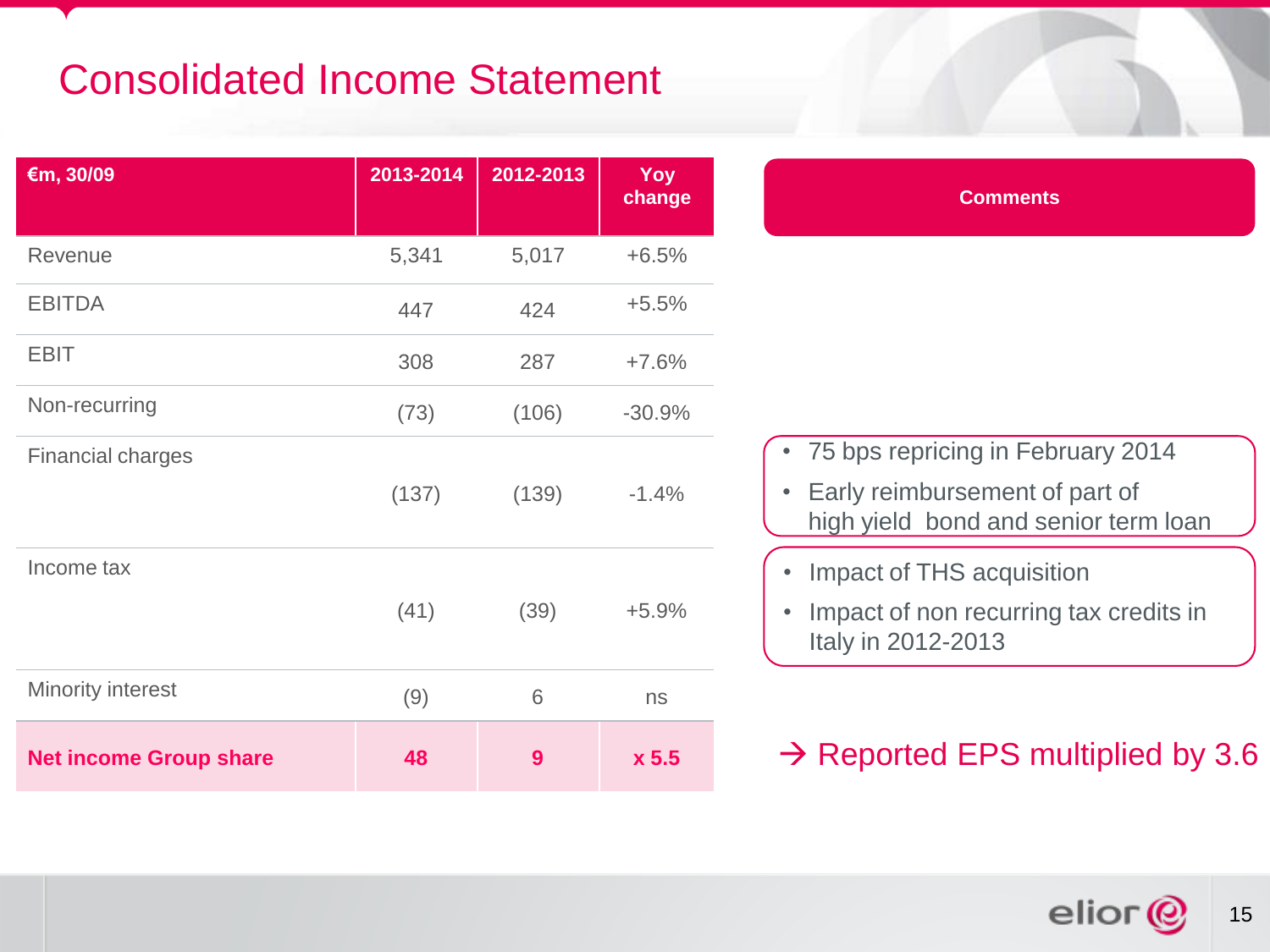### Consolidated Cash Flow Statement and Net Debt Evolution

| €m, 30/09                     | 2013-2014      | 2012-2013 | Yoy<br>change<br>$(\epsilon m)$ |
|-------------------------------|----------------|-----------|---------------------------------|
| <b>EBITDA</b>                 | 447            | 424       | $+23$                           |
| Change in WCR                 | 35             | (29)      | $+64$                           |
| Capex                         | (181)          | (176)     | $-6$                            |
| <b>Operating Cash Flow</b>    | 301            | 219       | $+82$                           |
| <b>Cash interest</b>          | (131)          | (133)     | $+2$                            |
| Cash tax                      | (43)           | (39)      | -4                              |
| Acquisitions / disposals      | $\overline{7}$ | (241)     | $+248$                          |
| <b>Others</b>                 | (67)           | (66)      | $-1$                            |
| <b>Net Free Cash Flow</b>     | 67             | (260)     | $+327$                          |
| Change in equity and forex    | 734            | (9)       |                                 |
| Change in debt                | 801            | (268)     |                                 |
| Net debt $(-)$ / cash $(+)$   | (1, 380)       | (2, 181)  | $-801$                          |
| Leverage ratio <sup>(1)</sup> | 3.1x           | 4.9x      |                                 |

| <b>Comments</b>                                                       |
|-----------------------------------------------------------------------|
| • Strong reduction of receivables                                     |
| Specific action plans on WCR monitoring,<br>notably in France & Italy |
| Completion of investments on<br><b>US</b> turnpikes                   |

In 2013-2014 Others include:

- Cash outflows related to the IPO and debt repayment
- Restructuring costs accrued in prior years

#### • Better-than guided

<sup>1</sup> Calculated in accordance with SFA methodology: net debt excluding unamortized issuance fees and mark to market of hedging rate instruments/ LTM EBITDA, pro forma for acquisitions

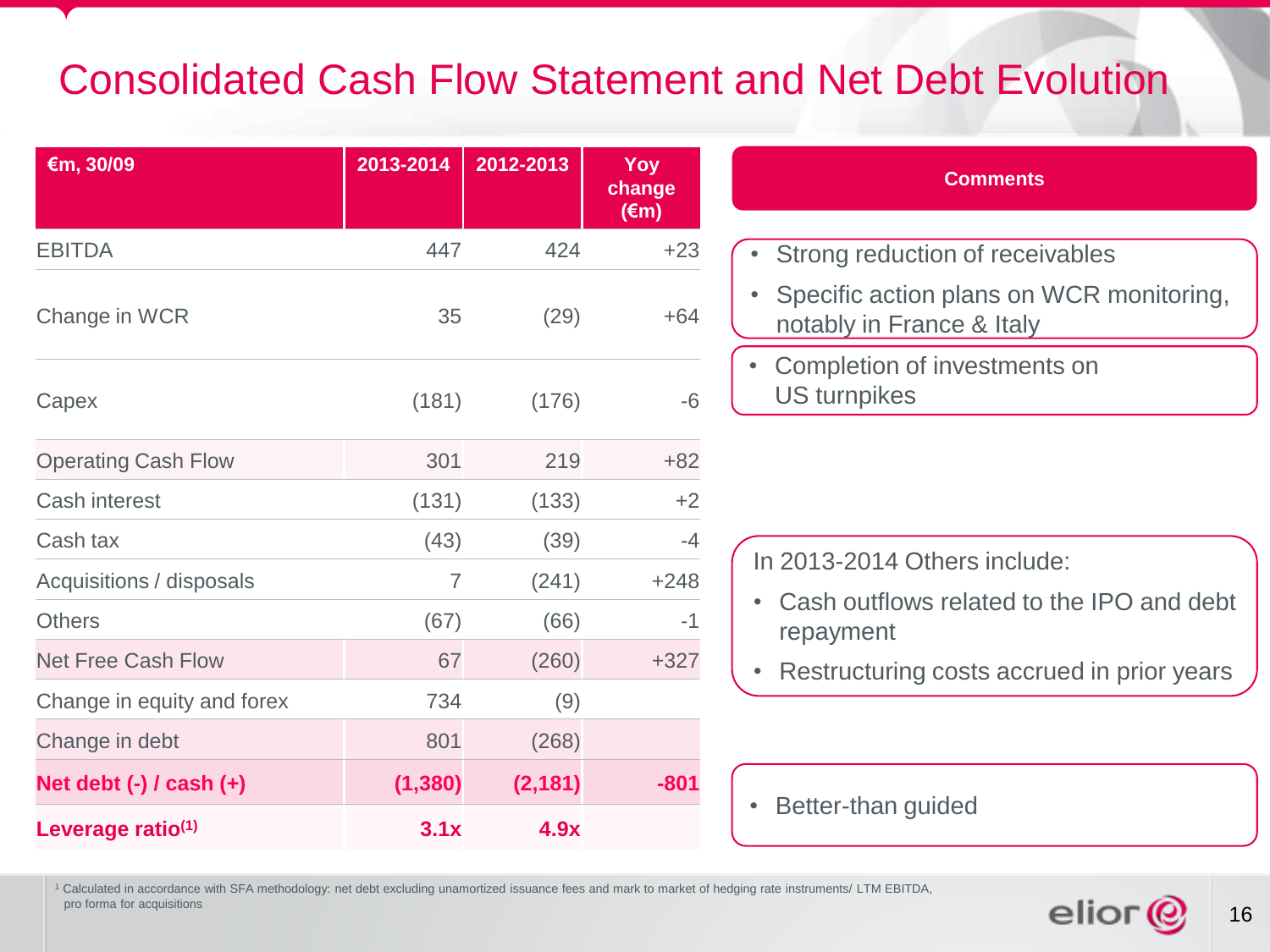## Agenda



- Key highlights
- Group financial performance
- Performance by division
	- Outlook
- Appendix

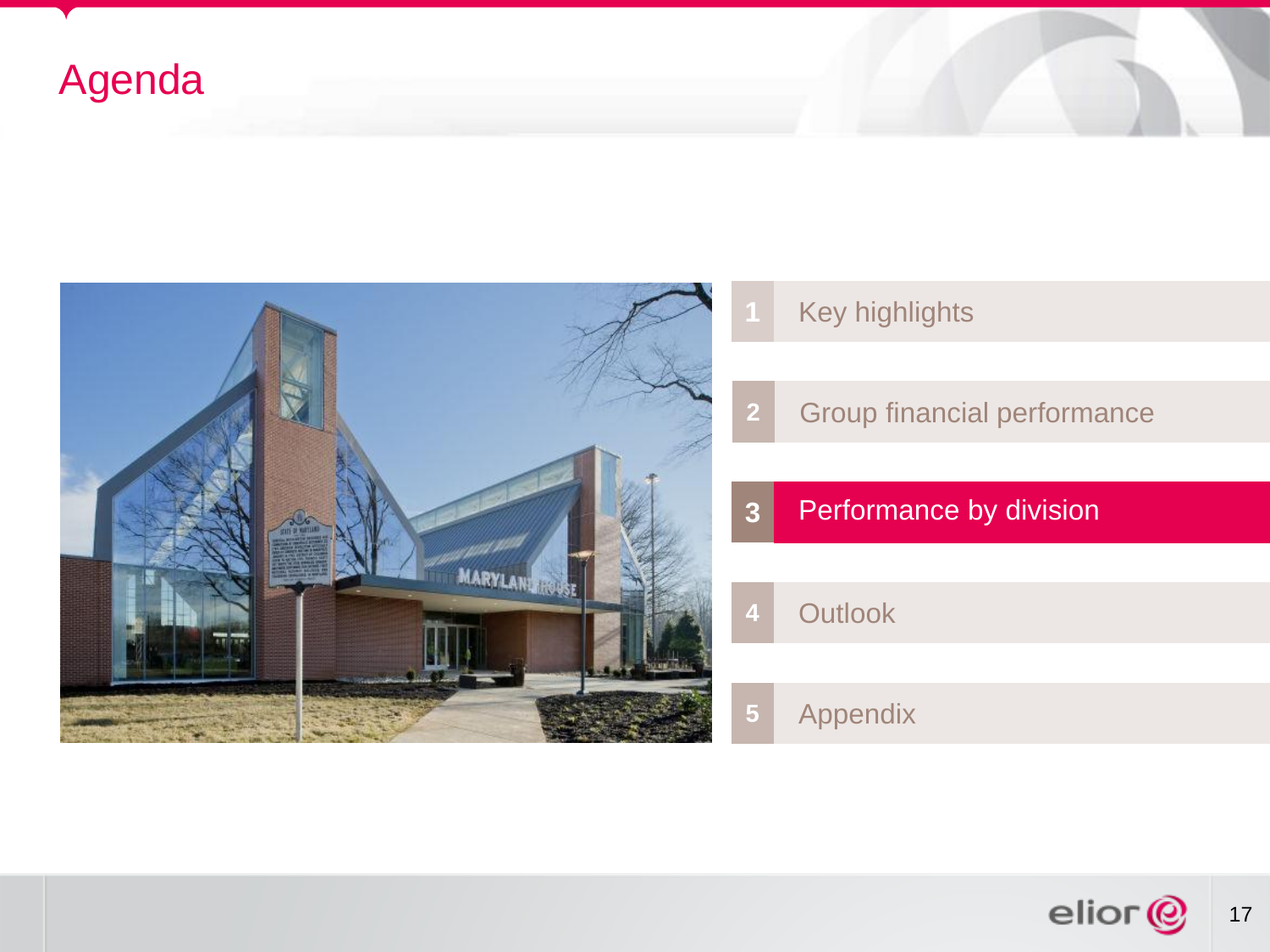## Contract Catering & Support Services Revenue by Region

|                                          | $REVENUE - \epsilon m$ |           |           | <b>Comments</b>                                                                                    |
|------------------------------------------|------------------------|-----------|-----------|----------------------------------------------------------------------------------------------------|
|                                          |                        | 2013-2014 | 2012-2013 | <b>Negative calendar effect</b>                                                                    |
|                                          | Revenue                | 2,122     | 2,093     | Start-up of new contracts and strong development in B&I<br>$\bullet$                               |
|                                          | <b>Organic growth</b>  | $+1.9%$   |           | <b>Higher attendance in Education</b><br>$\bullet$                                                 |
| <b>France</b>                            | Perimeter changes      |           |           | <b>Business development and higher revenue on existing</b><br>$\bullet$<br>contracts in Healthcare |
|                                          | <b>Total growth</b>    | $+1.4%$   |           | Strong development in Services for hotels, leisure and<br>$\bullet$<br>distribution                |
|                                          |                        |           |           |                                                                                                    |
|                                          | Revenue                | 1,652     | 1,395     | Start-up of Itinere contract in Italy<br>$\bullet$                                                 |
| <b>International</b>                     | <b>Organic growth</b>  | $+5.7%$   |           | Growth in Education, notably in the US<br>$\bullet$<br>and the UK                                  |
|                                          | Perimeter changes      | $+12.7%$  |           | <b>Benefits of recovery in Spain</b><br>$\bullet$                                                  |
|                                          | <b>Total growth</b>    | $+18.4%$  |           | <b>Depressed Italian market</b><br>$\bullet$                                                       |
| <b>Total Contract</b><br><b>Catering</b> | Revenue                | 3,774     | 3,488     | $\rightarrow$ +3.4% organic growth                                                                 |

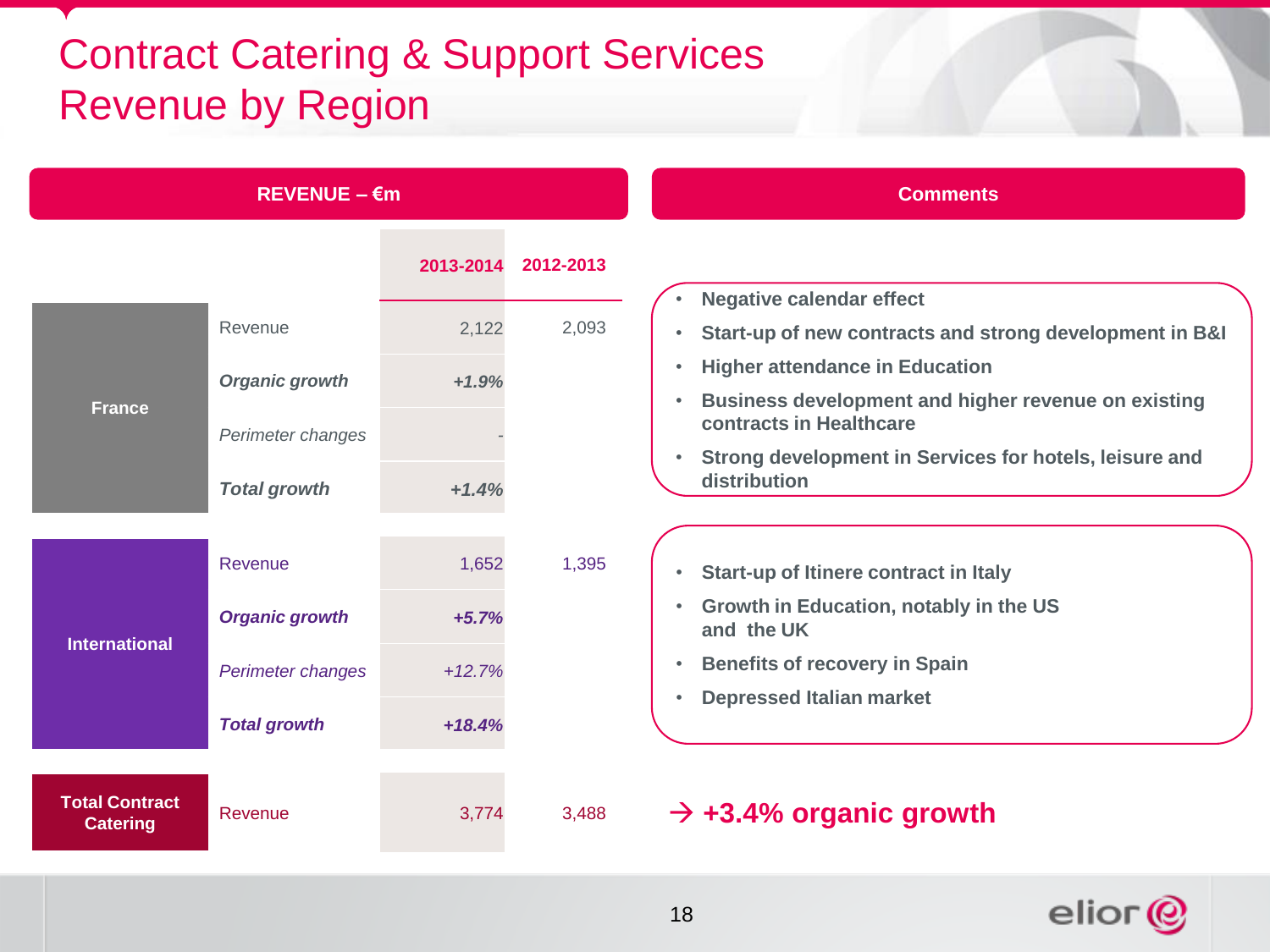## Contract Catering & Support Services Profitability by Region

| EBITDA & EBIT $ \epsilon$ m |                      |      |                     |  |
|-----------------------------|----------------------|------|---------------------|--|
|                             |                      |      | 2013-2014 2012-2013 |  |
|                             | <b>EBIT</b>          | 148  | 156                 |  |
|                             | <b>EBIT margin</b>   | 7.0% | 7.5%                |  |
| <b>France</b>               | <b>EBITDA</b>        | 185  | 190                 |  |
|                             | <b>EBITDA margin</b> | 8.7% | 9.1%                |  |
|                             |                      |      |                     |  |
| <b>International</b>        | <b>EBIT</b>          | 85   | 69                  |  |
|                             | <b>EBIT margin</b>   | 5.2% | 5.0%                |  |
|                             | <b>EBITDA</b>        | 108  | 99                  |  |
|                             | <b>EBITDA</b> margin | 6.6% | 7.1%                |  |
|                             |                      |      |                     |  |
|                             | <b>EBIT</b>          | 233  | 226                 |  |
| <b>Total Contract</b>       | <b>EBIT margin</b>   | 6.2% | 6.5%                |  |
| <b>Catering</b>             | <b>EBITDA</b>        | 293  | 288                 |  |
|                             | <b>EBITDA margin</b> | 7.8% | 8.3%                |  |

## **Comments**

- **Negative calendar impact**
- **Increase in structure costs in line with higher level of activity**
- **Start-up costs of new contracts**

- **Full-year contribution of the US**
- **Dynamic business development in the UK**
- **Start-up costs of Itinere contract in Italy**
- **Slight increase in corporate costs in Spain linked with ongoing recovery**

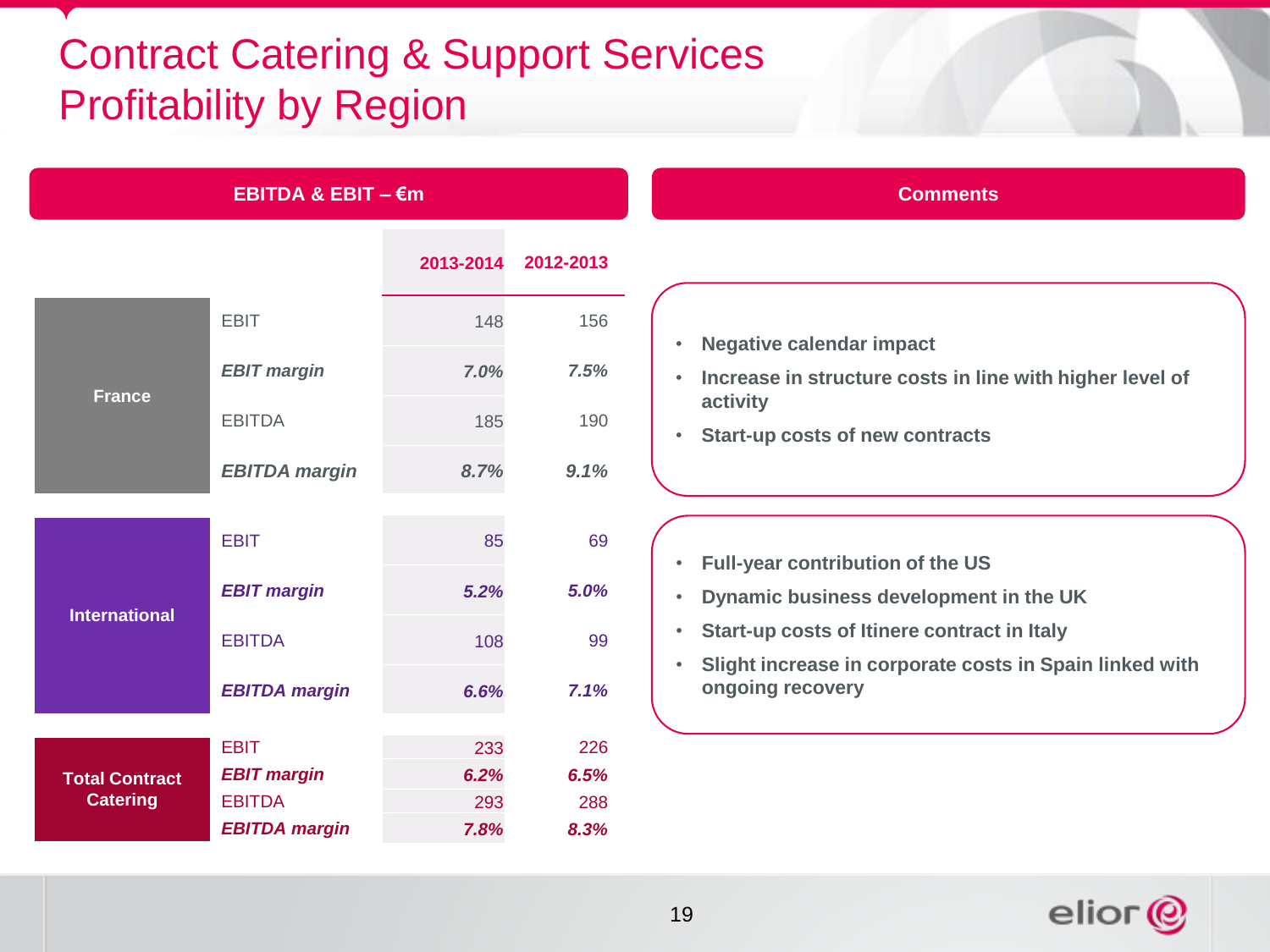## Concession Catering & Travel Retail Revenue by Region

|                                            | $REVENUE - \epsilon m$ |           |                     | <b>Comments</b>                                                                                             |
|--------------------------------------------|------------------------|-----------|---------------------|-------------------------------------------------------------------------------------------------------------|
|                                            |                        |           | 2013-2014 2012-2013 |                                                                                                             |
|                                            | Revenue                | 948       | 924                 | Service area openings in Germany and Italy and low<br>consumption level and traffic in France in Motorways  |
| <b>France</b><br><b>Belgium</b>            | <b>Organic growth</b>  | $+3.3%$   |                     | Opening of new points of sale in Rome and Bale<br><b>Mulhouse in Airports</b>                               |
| <b>Germany</b><br><b>Italy</b>             | Perimeter changes      | (0.7)%    |                     | No biennial trade fairs in France in 2013-2014<br>$\bullet$                                                 |
|                                            | <b>Total growth</b>    | $+2.6%$   |                     | <b>Air France pilot strike</b><br>$\bullet$                                                                 |
|                                            | Revenue                | 619       | 605                 |                                                                                                             |
| <b>Iberia</b> and                          | <b>Organic growth</b>  | $+7.4%$   |                     | Ramp up of US turnpikes in Motorways<br>Opening of new points of sale in Airports in Spain<br>and in the US |
| <b>Americas</b>                            | Perimeter changes      | $(2.6)\%$ |                     | <b>Growing contribution of Barajas Airport</b><br>$\bullet$                                                 |
|                                            | <b>Total growth</b>    | $+2.3%$   |                     |                                                                                                             |
| <b>Total Concession</b><br><b>Catering</b> | Revenue                | 1,567     | 1,529               | $\rightarrow$ +4.9% organic growth                                                                          |

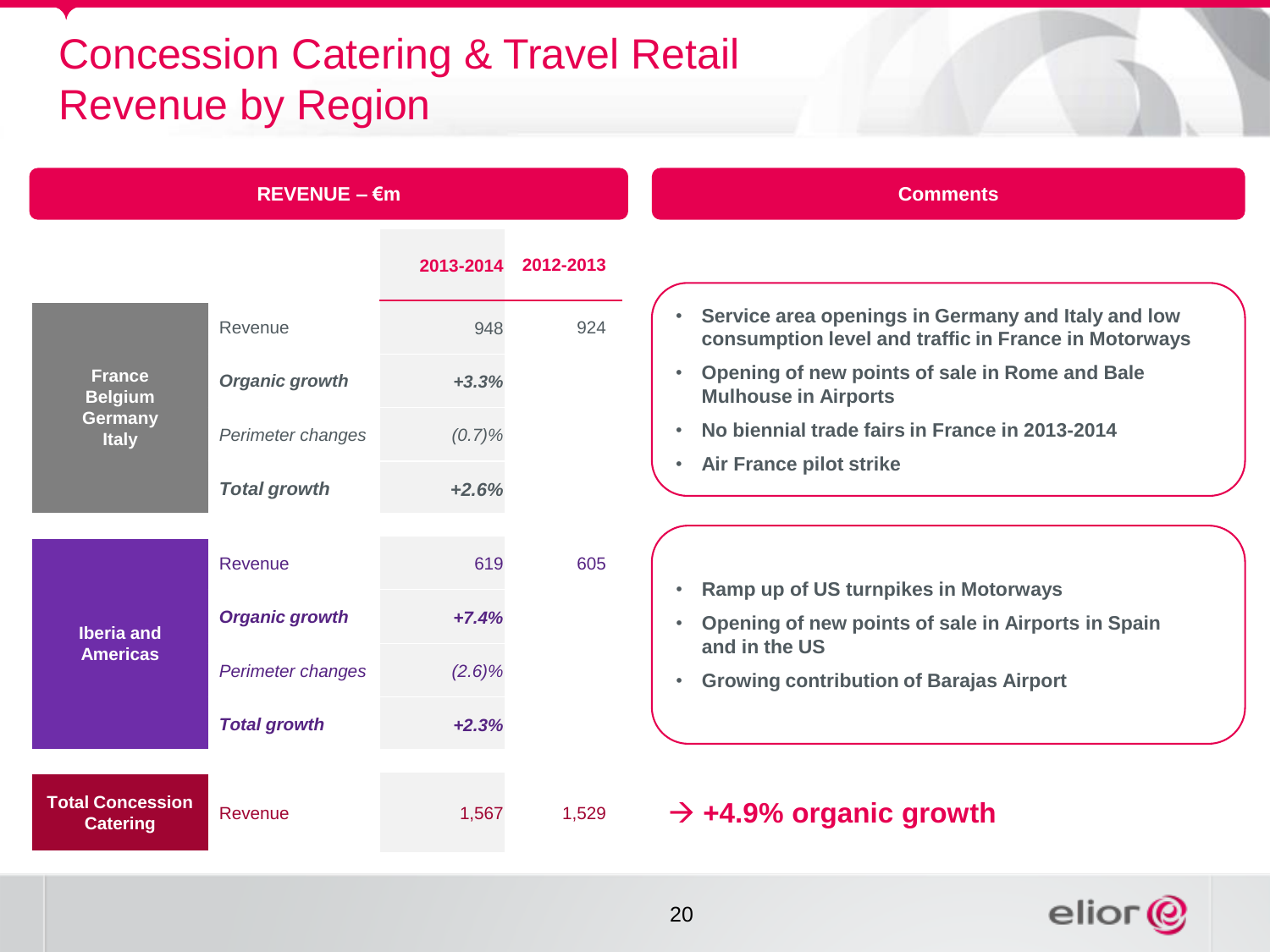## Concession Catering & Travel Retail Profitability by Region

| <b>EBITDA &amp; EBIT – €m</b>        |                      |           |           |  |
|--------------------------------------|----------------------|-----------|-----------|--|
|                                      |                      | 2013-2014 | 2012-2013 |  |
|                                      | <b>EBIT</b>          | 61        | 62        |  |
| <b>France</b><br><b>Belgium</b>      | <b>EBIT margin</b>   | 6.4%      | 6.7%      |  |
| Germany<br><b>Italy</b>              | <b>EBITDA</b>        | 105       | 102       |  |
|                                      | <b>EBITDA</b> margin | 11.0%     | 11.0%     |  |
|                                      |                      |           |           |  |
| <b>Iberia and</b><br><b>Americas</b> | <b>EBIT</b>          | 21        | 8         |  |
|                                      | <b>EBIT margin</b>   | 3.4%      | 1.3%      |  |
|                                      | <b>EBITDA</b>        | 54        | 41        |  |
|                                      | <b>EBITDA margin</b> | 8.7%      | 6.7%      |  |
|                                      |                      |           |           |  |
|                                      | <b>EBIT</b>          | 82        | 70        |  |
| <b>Total Concession</b>              | <b>EBIT margin</b>   | 5.2%      | 4.6%      |  |
| <b>Catering</b>                      | <b>EBITDA</b>        | 159       | 143       |  |
|                                      | <b>EBITDA margin</b> | 10.1%     | 9.3%      |  |

#### **Comments**

#### • **Lower revenue on French Motorways**

- **Ramp up of service areas in Germany and Italy**
- **Improvement of margin in Leisure and Railways**

• **Ramp up of US activities and Madrid Barajas airport**

#### $→$  **Resilience in France and major improvement in Iberica and the Americas**

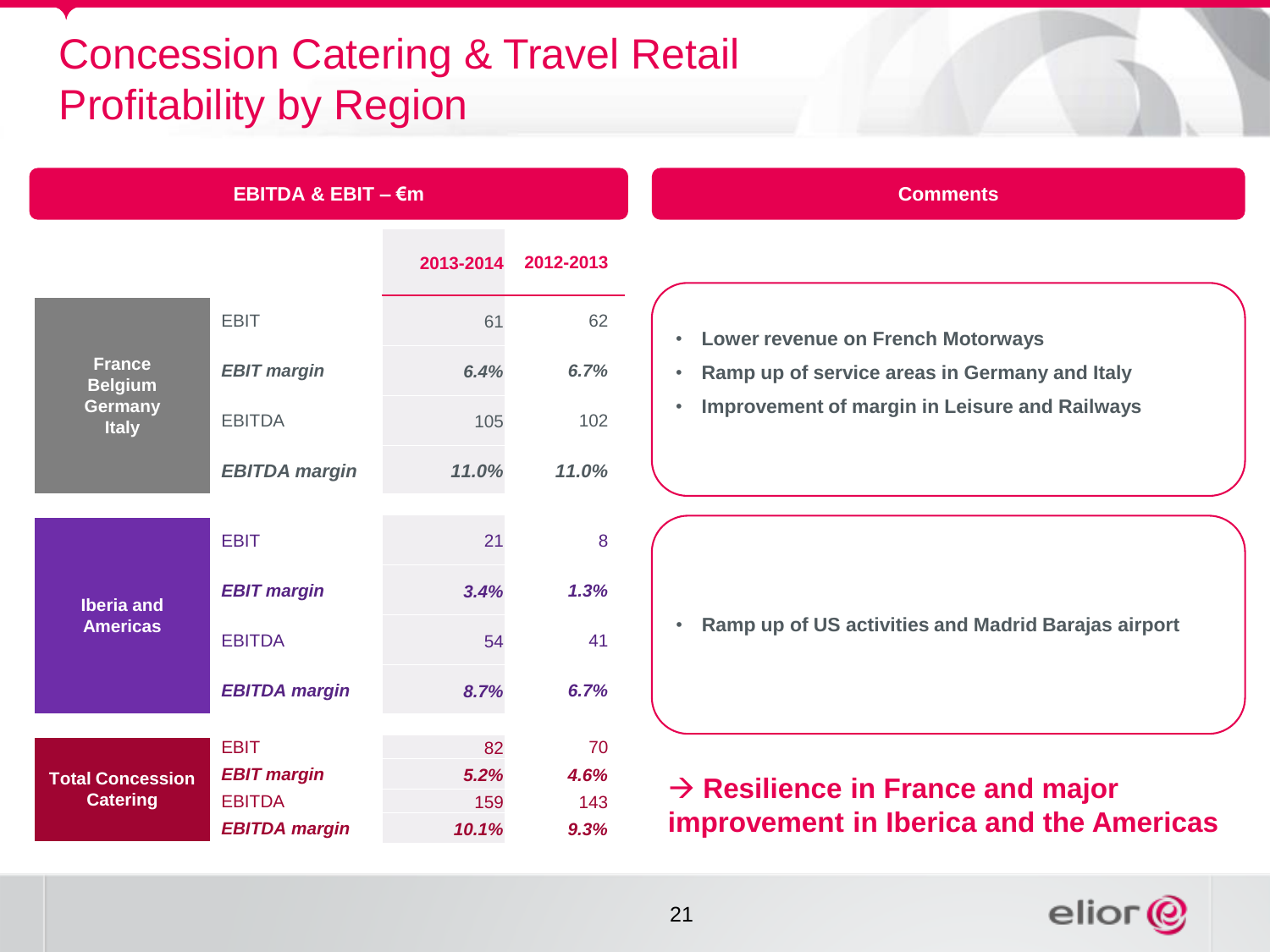## Agenda



- Key highlights
- Group financial performance
- Performance by division

#### Outlook

#### Appendix

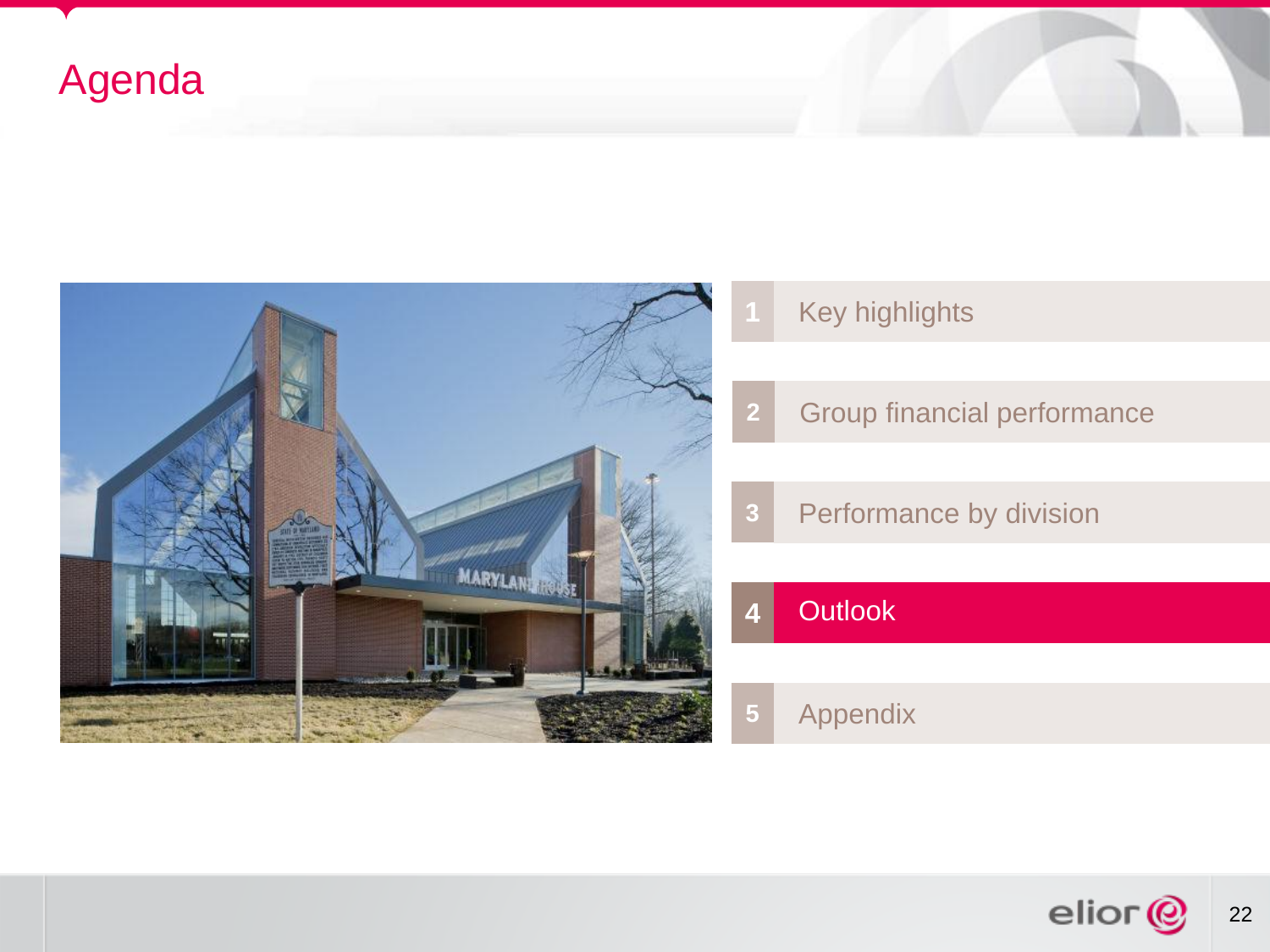## Underlying market trends by geography

<del>● </del> 10 Confirmed high market growth potential

- GDP expected to grow c.2.5-3% per annum by 2017
- o Inflation rates above 2% per annum
- Motorway traffic expected to benefit from lower fuel prices in the US
- Outsourcing rates still below 40% in the US, around 50% in the UK



- Outlook from major institutions improved since mid-2014 with strongly positive GDP
- o Increase in air and motorway traffic

**1** More difficult economic environment

- Higher unemployment trends than in mid-2014
- Lower private consumption
- Pressure on public spending, tax and social charges increase

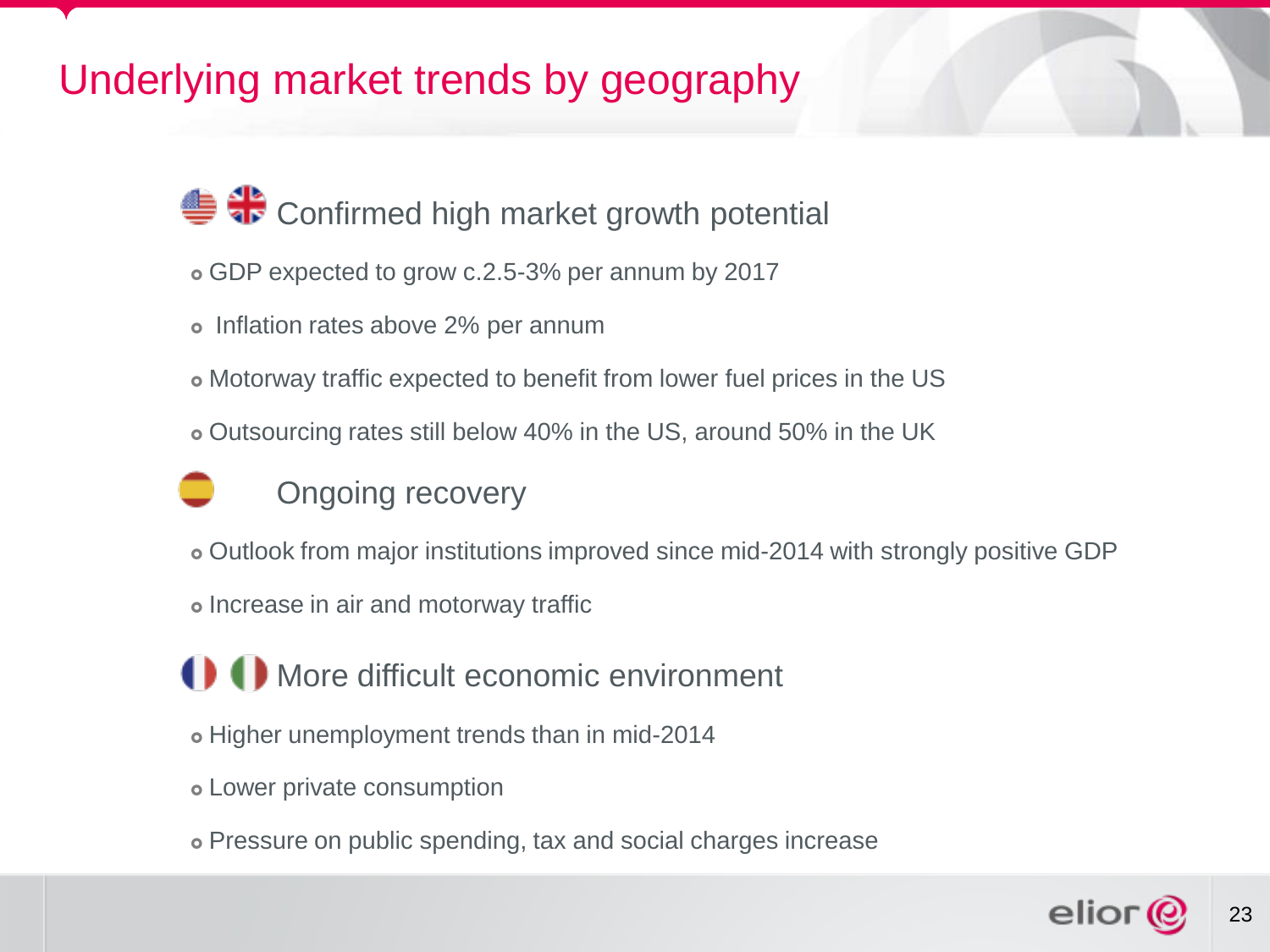## FY 2014-2015 guidance account for economic and inflationfree environment and action plan

| <b>Revenue</b>                | • Growth of over 4% (including at least 2% of organic growth)<br>This objective does not include upcoming acquisitions in the fiscal year. |
|-------------------------------|--------------------------------------------------------------------------------------------------------------------------------------------|
| <b>EBITDA</b>                 | <b>o</b> Stable Group EBITDA margin                                                                                                        |
| <b>Operating</b><br>cash flow | <b>•</b> Growing year-on-year                                                                                                              |
| <b>EPS</b>                    | <b>• Growing strongly year-on-year</b>                                                                                                     |
| <b>Dividend</b>               | o 40% of net result Group share                                                                                                            |

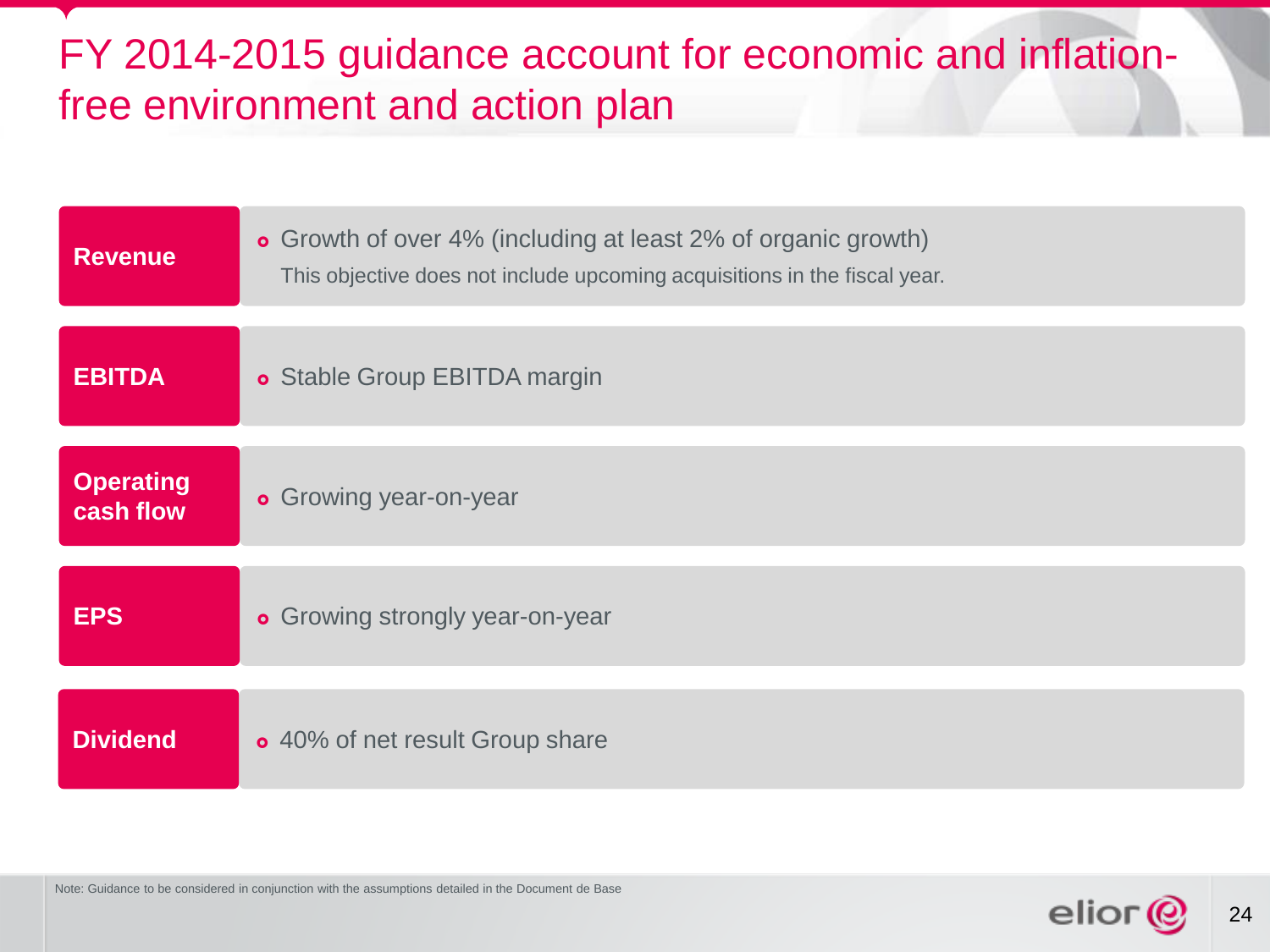## Long-term targets remain unchanged

| <b>Revenue</b> | o +3.5% average annual organic growth over FY 2015-2016 and 2016-2017 |
|----------------|-----------------------------------------------------------------------|
|----------------|-----------------------------------------------------------------------|

| <b>EBITDA</b> | <b>• EBITDA margin to reach 9% in FY 2016-2017</b> |
|---------------|----------------------------------------------------|
|---------------|----------------------------------------------------|

**Dividend c** 40% of net result Group share

Note: Guidance to be considered in conjunction with the assumptions detailed in the Document de Base

<sup>1</sup> Leverage calculated with SFA calculation methodology: net debt excluding unamortized issuance fees and mark to market of hedging rate instruments/ LTM EBITDA, pro forma for acquisitions

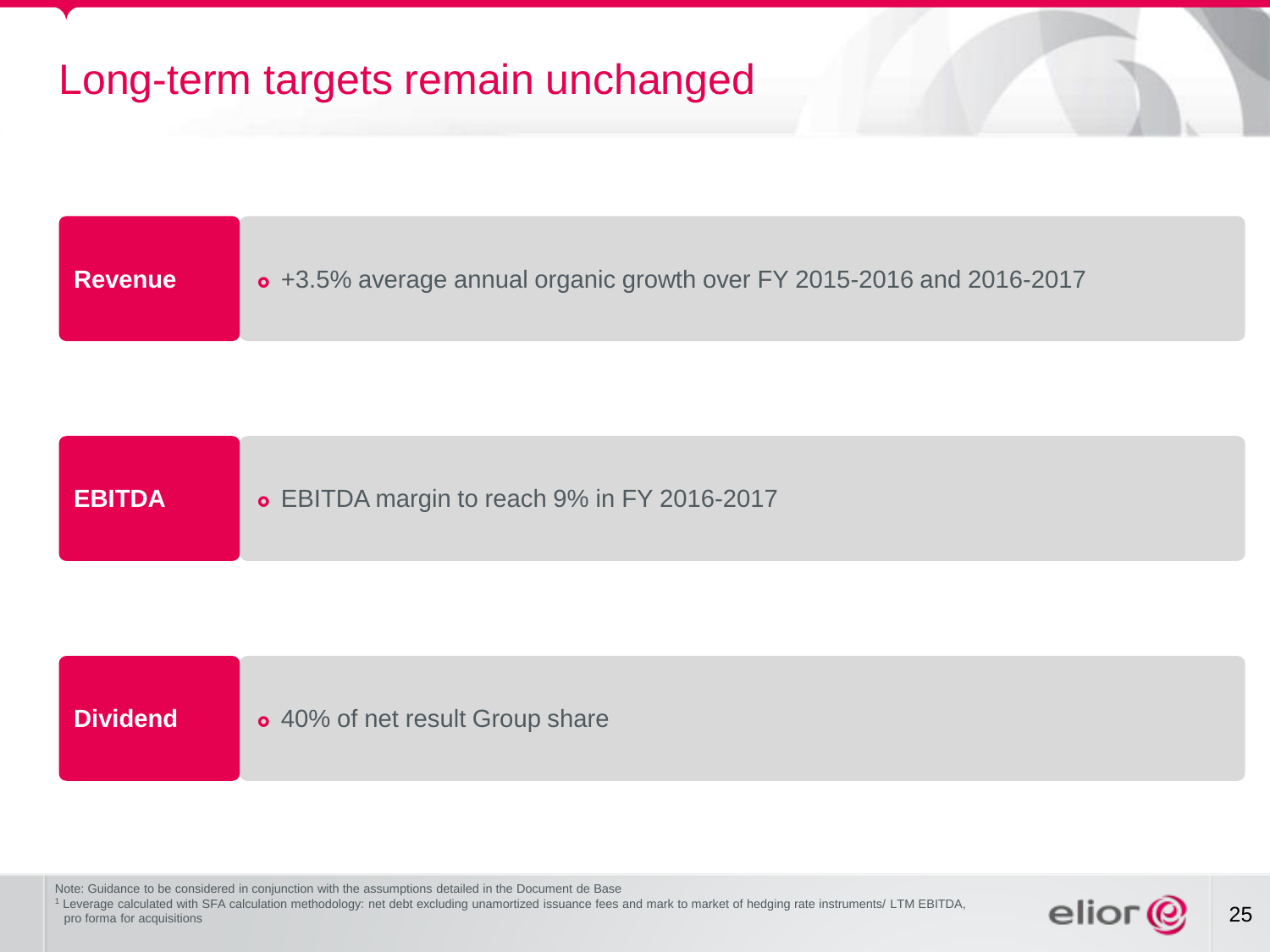#### Straightforward strategy to generate profitable growth

- Focus on strong expertise and leadership in catering
- Consolidate positions in France, Italy and Spain
- o Increase exposure to growing US and UK markets
- Pursue expansion strategy into adjacent segments and international airports
- Pursue acquisition strategy with €450m investment envelope
- Focus on cash generation and shareholder return

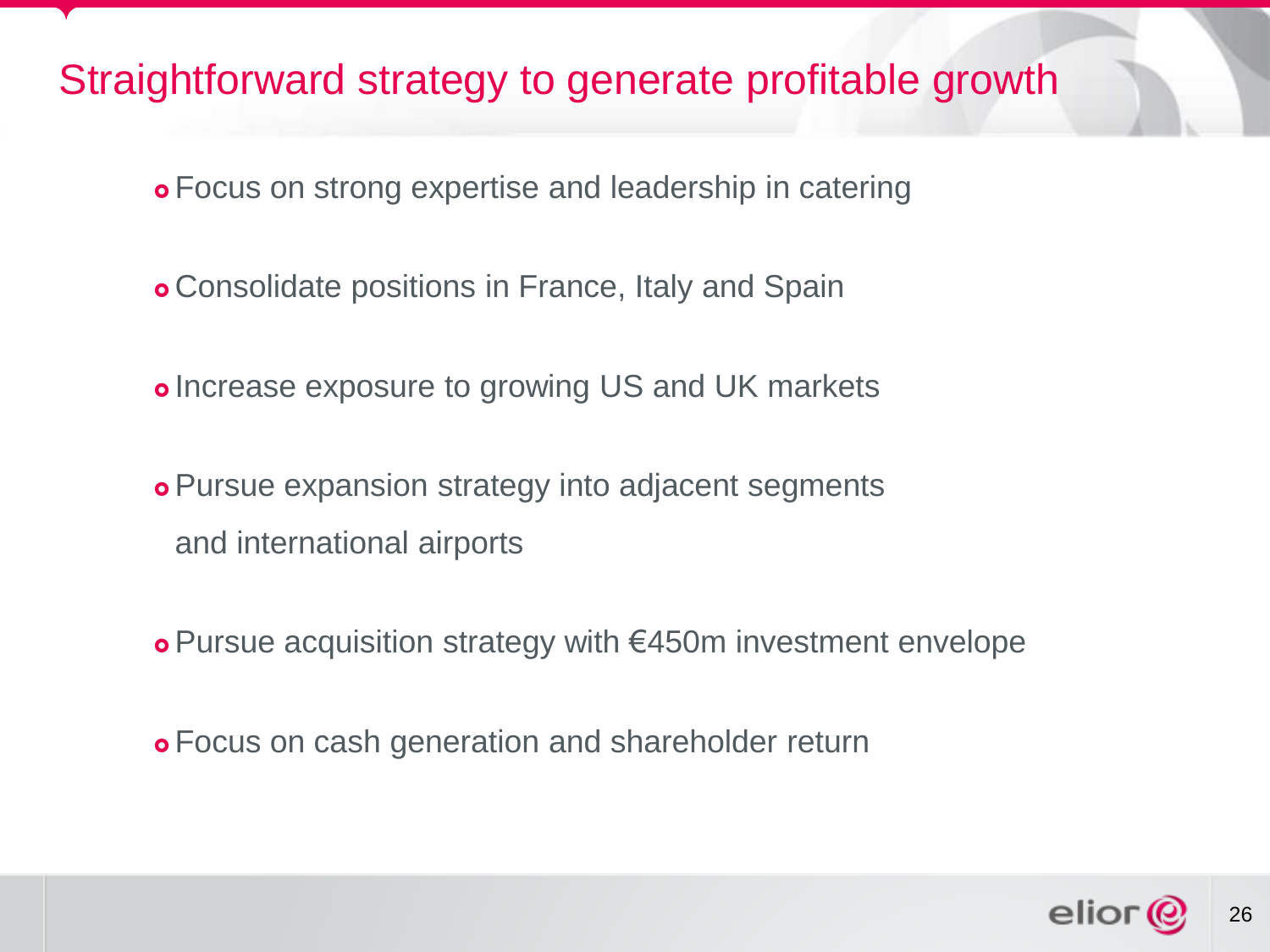## Agenda



- Key highlights
- Group financial performance
- Performance by division
- Outlook

#### Appendix

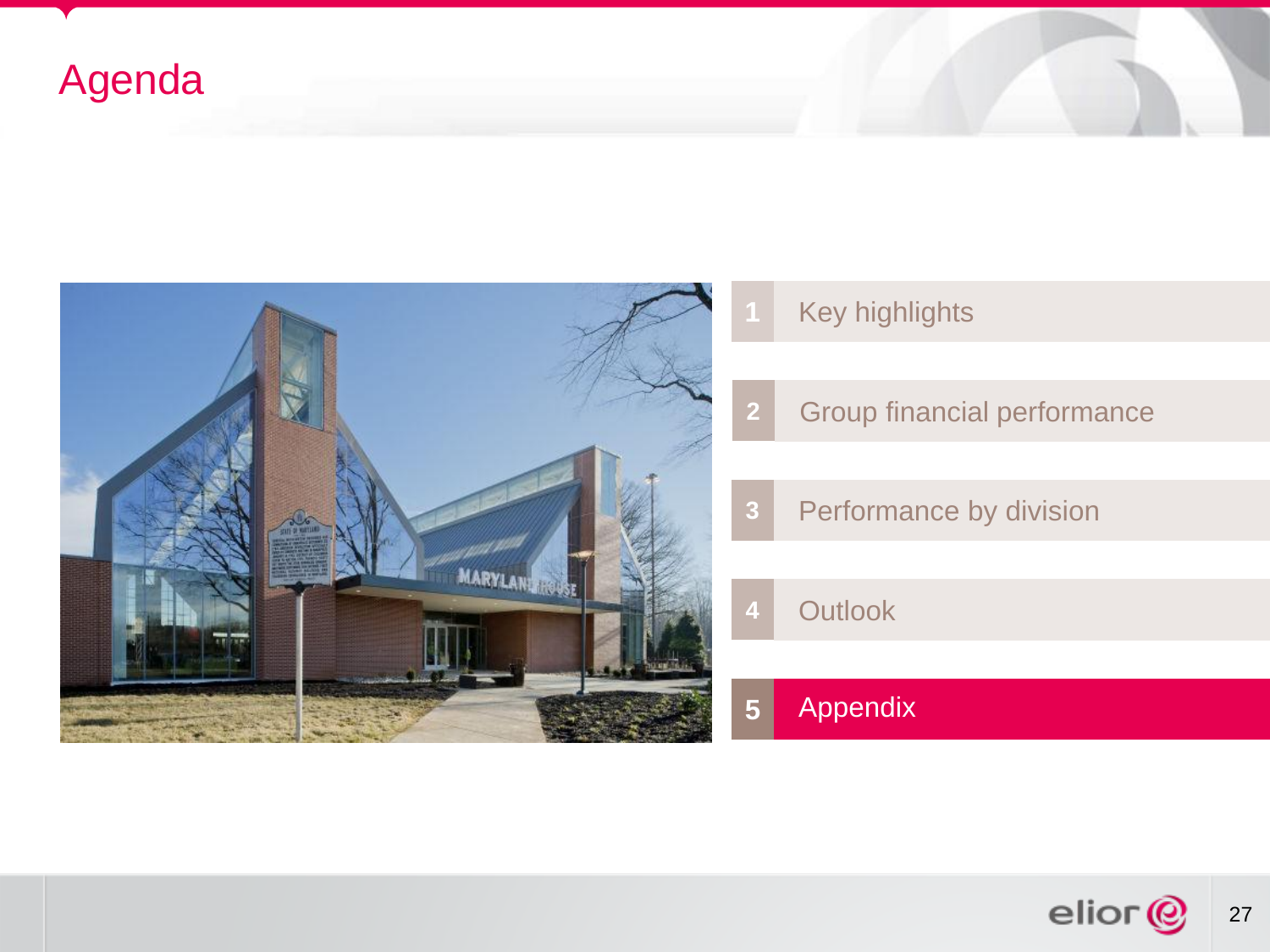#### Financial Communication Calendar

February 10, 2015: Q1 2014-2015 sales release

March 10, 2015: Q1 2014-2015 results release

March 10, 2015: Annual Shareholders Meeting